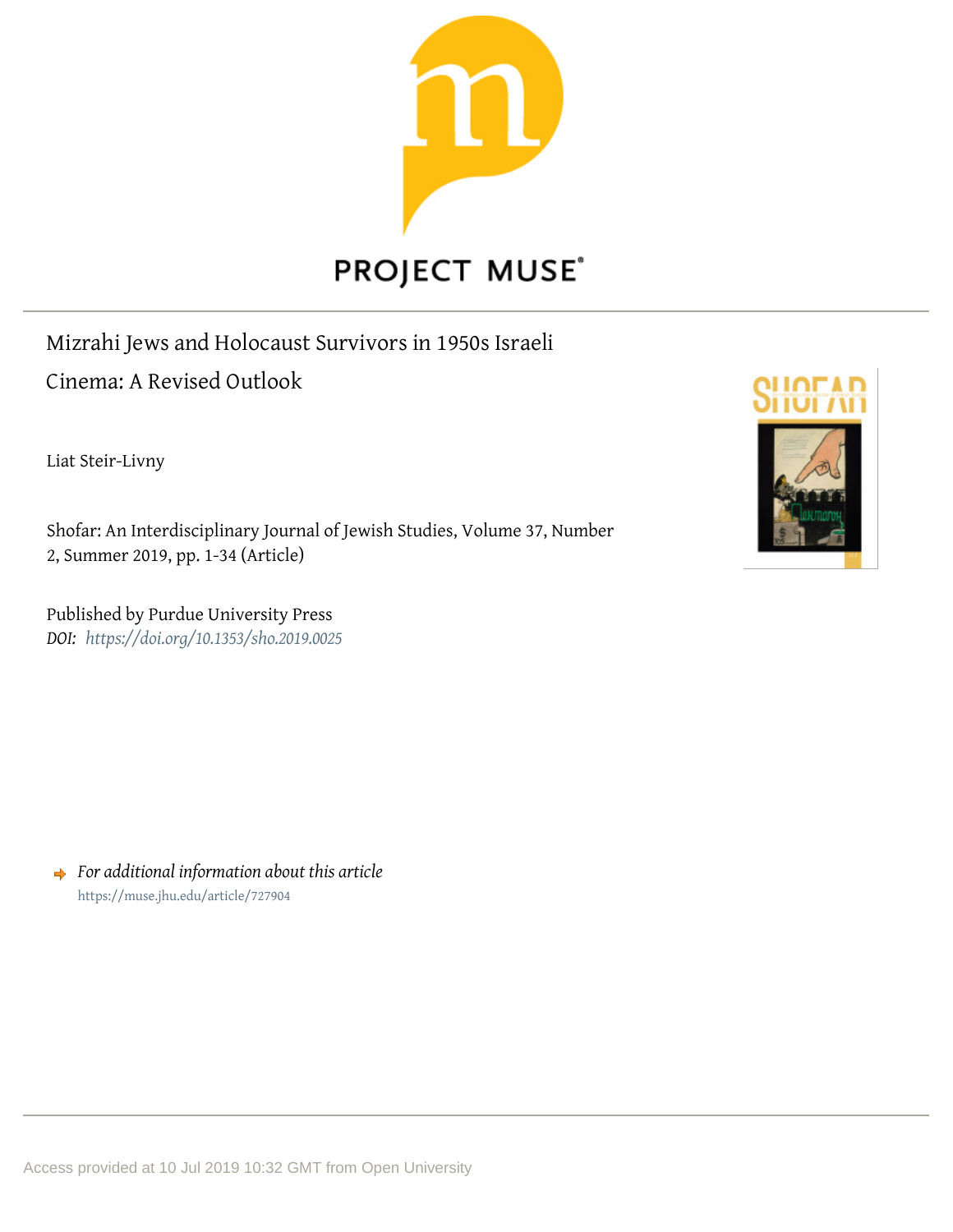#### Essay

# Mizrahi Jews and Holocaust Survivors in 1950s Israeli Cinema: A Revised Outlook

*Liat Steir-Livny*

#### **ABSTRACT**

The problematic representation of Mizrahi Jews in Israeli films has been extensively researched over the past few decades. The subject was first thoroughly analyzed in Ella Shohat's comprehensive 1989 study, *Israeli Cinema: East/West and the Politics of Representation*. In her book she uses a Marxist approach, claiming that Israeli films express the views of the Ashkenazi hegemony and help preserve its supremacy. Shohat discusses the modes through which an Orientalist dichotomy dominated Eretz-Israeli and Israeli cinema from the outset. In films that portrayed an encounter between Ashkenazi Jews and Mizrahi Jews, the former represented Western values—they were rational, enlightened, and compassionate—while Mizrahi Jews were mainly depicted as primitive, inferior, and violent. Over the years, scholars have pointed to other features in the cinematic representation of Ashkenazi-Mizrahi relations in Israeli Bourekas films, which were dominant from the mid-1960s to the late 1970s, but Shohat's preliminary observations regarding an Orientalist dichotomy in the 1950s have become generally accepted in Israeli film studies. This article revisits the perceived Orientalist dichotomy through an analysis of 1950s films that focus on encounters between Mizrahi Jews and Holocaust survivors (Ashkenazi Jews) and their integration into Israeli society. These films include *Tent City* [*Ir Ha'ohalim*] (Leopold Aryeh Lahola, 1951), *Faithful City* [*Kirya Ne'emana*] (Józef Lejtes, 1952), and *Hill 24 Doesn't Answer* [*Givaa 24 Eina Ona*] (Thorold Dickinson, 1955). The article claims that in these films Mizrahi Jews are shown as integrating more quickly than Holocaust survivors. Conversely, Holocaust survivors are presented in the films—much like they were in many other cultural realms at that time—as a broken people who ultimately assimilated, albeit with much difficulty.

*Keywords:* Israeli cinema, Holocaust survivors, Mizrahi Jews, Orientalism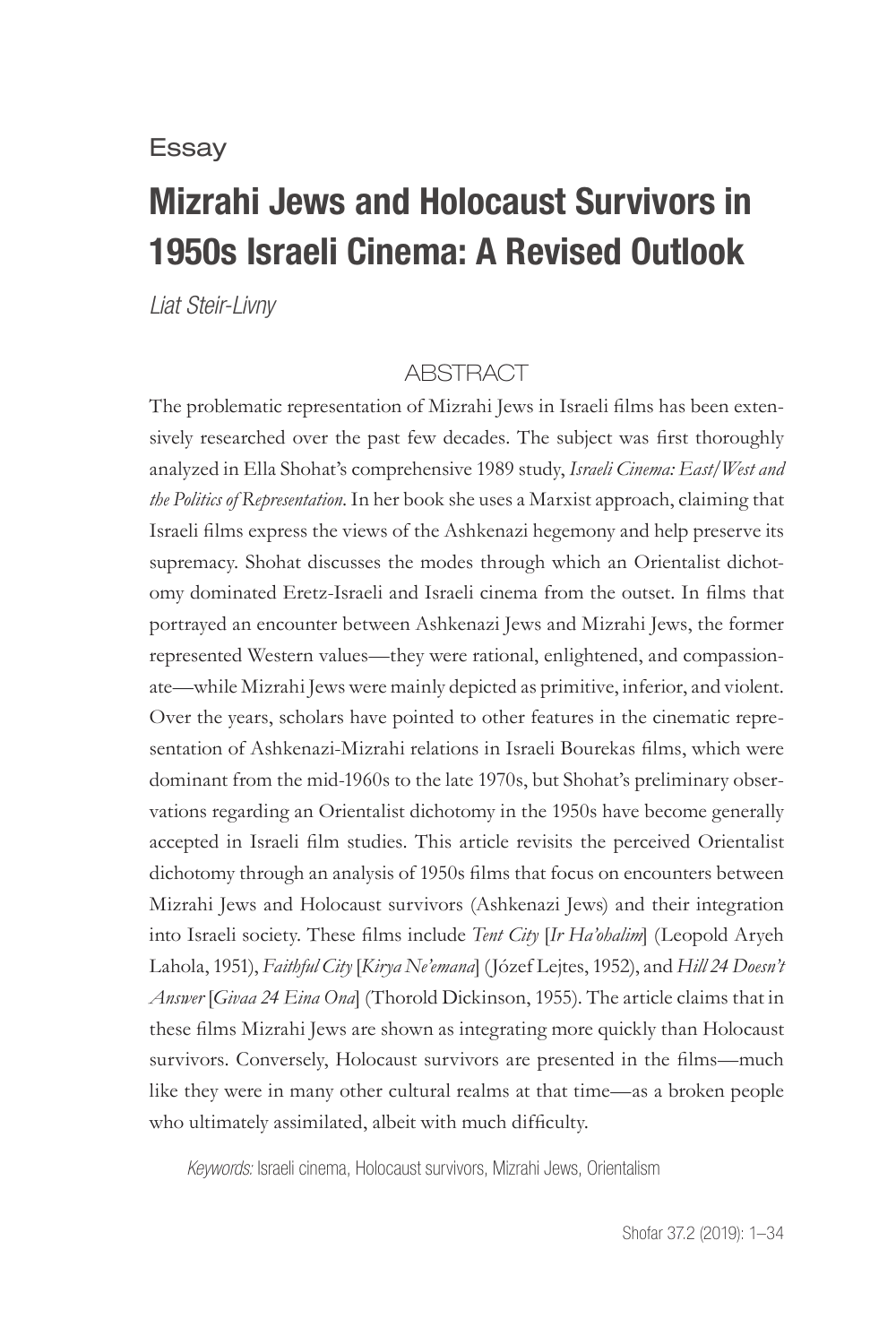## INTRODUCTION

Most of the Jews who immigrated to Israel from Asia and North Africa arrived during the late 1940s and early 1950s, after the founding of the state. From 1948 to 1951, approximately 350,000 Jews arrived from Asia and North Africa (later known as "Mizrahim"), and approximately 350,000 Ashkenazi Holocaust survivors arrived from Europe. There is broad consensus that the Israeli establishment's attitude toward the Mizrahim was discriminatory, and that their integration into Israeli life was affected by a patronizing approach. Veteran Israelis, mainly Ashkenazim, frequently viewed the Mizrahi newcomers as problematic. Their way of life was perceived as the primitive antithesis to (European) culture; their style of dress, family structure, and language were all considered proof of their "backwardness." Few distinctions were made between immigrants from different countries, between immigrants from major cities and those from villages, or between intellectuals and the uneducated. These negative perceptions appeared in public discourse, journalism, the educational system, and in some explanatory films.<sup>1</sup>

The encounter between native Israelis and Holocaust survivors was problematic in its own right. Information that slowly emerged during and especially after World War II about the destruction of the Jewish community in Europe was cause for solemn mourning within the Yishuv. The shock was mingled with anguish and a desire to help the Holocaust survivors. But at the same time, questions and doubts arose about the response of European Jews during the Holocaust. Along with support in immigration and absorption came questions about the perceived passivity of diasporic Jews in the face of Nazi horrors. Additionally, veteran Israelis wondered how the immigrants had survived while six million Jews had perished. The answers to these questions were sometimes problematic; those who did not fight in the ghetto uprisings or with the partisans were sometimes perceived as submitting to their fate "like lambs to the slaughter," and were occasionally suspected of having committed "immoral acts" in order to survive. These survivors were described as bedraggled, dysfunctional people who needed to undergo a transformation from "broken" Diaspora Jews to "new Jews."<sup>2</sup>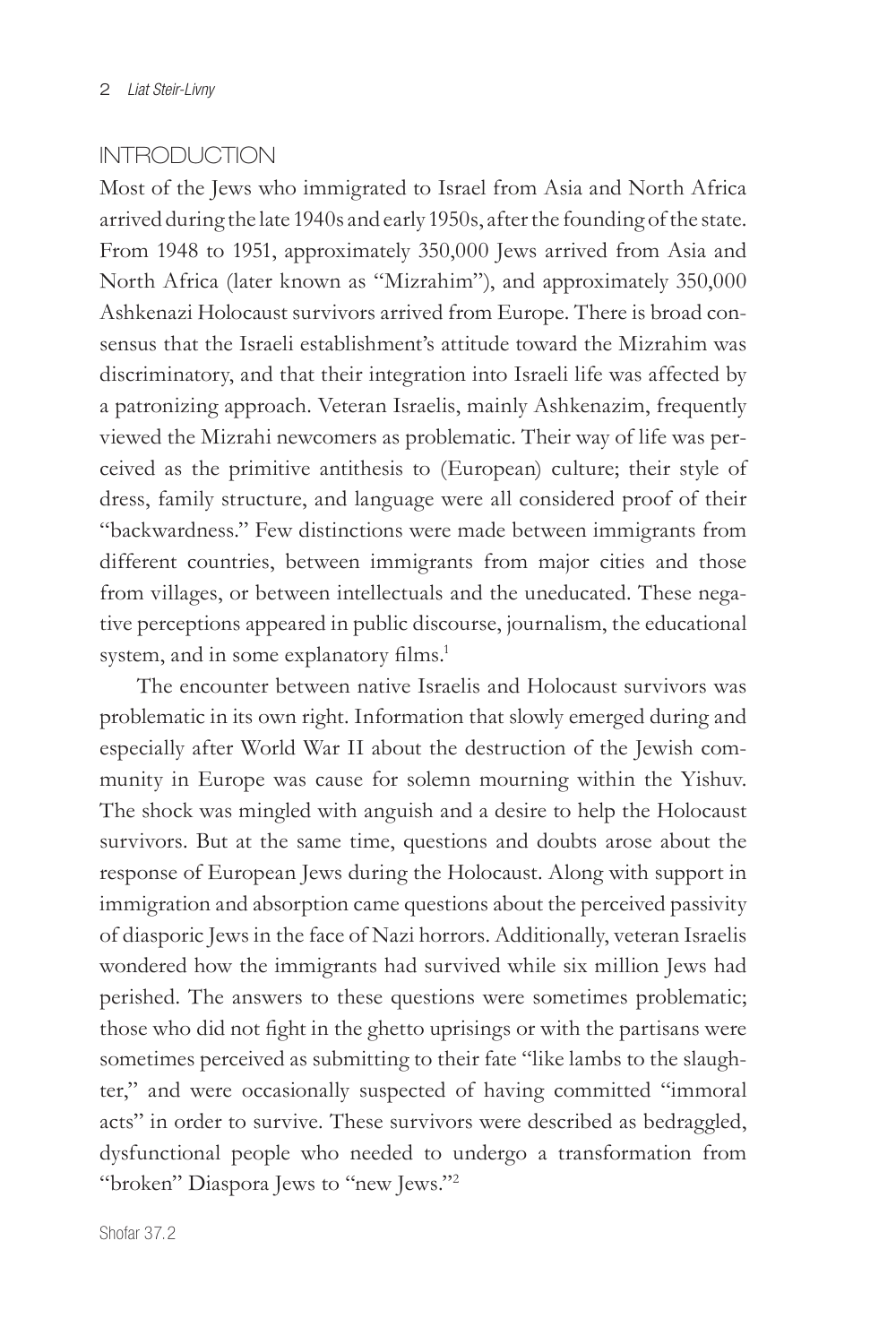The robust ideology of transformation, which was interwoven into the newborn state, also dominated Israeli filmmaking from the 1940s to 1960. Most fiction films of that era propagated distinctively Zionist ideas.<sup>3</sup> They served as an artistic platform for an ideological outlook through which the Zionist establishment sought to display its national achievements. Ella Shohat, in *Israeli Cinema*—one of the first comprehensive studies of Israeli cinema—focuses on representations of Mizrahi Jews and Arabs from the 1930s to the 1980s. She argues that an Orientalist paradigm guided the portrayal of Mizrahi Jews from the 1930s onward. According to her theory, the Jewish-Ashkenazi film establishment created from the outset a clear hierarchy between Ashkenazim, Mizrahim, and Arabs. When encounters between the West and the East are represented, the perceived superiority of the West, in terms of knowledge, power, domination, progress, and so forth, was always preserved. The image of the "inferior" Eastern helped crystallize the notion of enlightened Ashkenazi Jews. Mizrahi Jews were thus Orientalized by Ashkenazi (Western) Jews in order to preserve the latter's economic, cultural, and political dominance. When discussing Orientalism in 1950s films, Shohat claims that the films portrayed the Mizrahi Jews as the hewers of wood and drawers of water for the Ashkenazi elite. Photography and editing emphasized the ethnic division of "mind" (Ashkenazi) and "body" (Mizrahi). Jewish history in Islamic countries was erased in favor of Ashkenazi-European history, which claimed the lion's share of screen time. According to Shohat, this Orientalist dichotomy continued to accompany the representation of the ethnic conflict in the following decades, especially in the 1960s and 1970s.4

Over the years, revisionist notions have emerged regarding representations of Mizrahim, especially in films made in the 1960s and 1970s. These perspectives have focused mainly on the genre referred to as the "Bourekas" films—that is, popular fiction films (primarily comedies) that exploited the ethnic clash in Israel between Ashkenazim and Mizrahim and provided a form of escapism to the Mizrahim viewers. This genre was very successful, especially from the mid-1960s to the late 1970s. While reviewers severely criticized the Bourekas films as infantile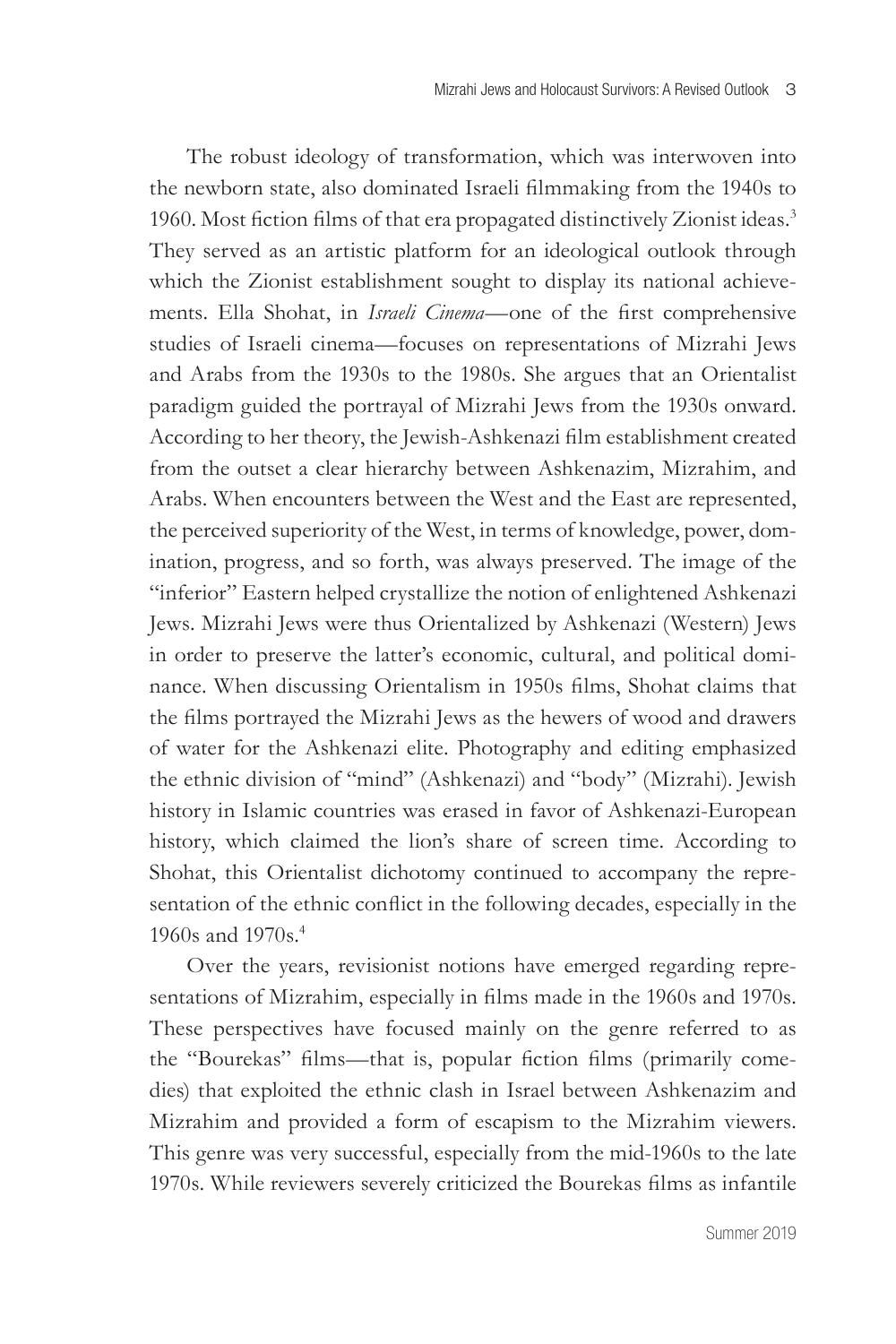and vulgar, the Israeli audience did not care: Bourekas films attracted hundreds of thousands of viewers to movie theaters.<sup>5</sup> In studies conducted after Shohat, only a few scholars, such as Yaron Shemer, take up her viewpoint,<sup>6</sup> whereas the vast majority reject her claims and analyze these films differently. For example, Rami Kimchi states that Bourekas films echoed perceptions from classical Yiddish literature, representing a sense of solidarity and nostalgia rather than an irreverent attitude toward the Mizrahim.7 Orly Lubin, Miri Talmon, Nurith Gertz, Yael Munk, and others have pointed to the subversive elements in these films that undermine the Zionist narrative and the ideology of redemption and integration.8 Yaron Peleg notes that the Bourekas films recorded a change in the perception of Israeli masculinity, which eventually became associated with Mizrahim more than Ashkenazim.<sup>9</sup> Judd Ne'eman, and later Michal Pick Hemo and Tali Silberstein, analyze the ways in which the Bourekas films express the struggle of Mizrahi immigrants against discrimination and marginalization.10 Scholars such as Peleg, Shemer, Raz Yosef, Matan Aharoni, Merav Alush Levron, and others also discuss the changes in the image of the Mizrahim in contemporary Israeli cinema.11 However, Shohat's preliminary observations regarding an Orientalist dichotomy in 1950s Israeli cinema have become the general perception in Israeli film studies<sup>12</sup>

This article claims that much more complex representations emerge when we revisit films of the 1950s, a decade when eleven fiction films were produced. Only three of these fiction films (*Tent City*, *Faithful City*, and *Hill 24 Doesn't Answer*) represent the integration of Holocaust survivors alongside immigrants from Islamic countries. These films constitute the corpus of this article, whose main approach is comparative. In closing, this article also briefly explores the three films that represented interactions between Holocaust survivors and native Israelis and the one other 1950s fiction film that deals solely with Mizrahim.

The main thrust of this article is that, although Holocaust survivors are more visible than Mizrahim in 1950s Israeli cinema, the nature of this visibility is such that Holocaust survivors do not come out ahead. The revised analysis of these fiction films shows that Shohat's dichotomous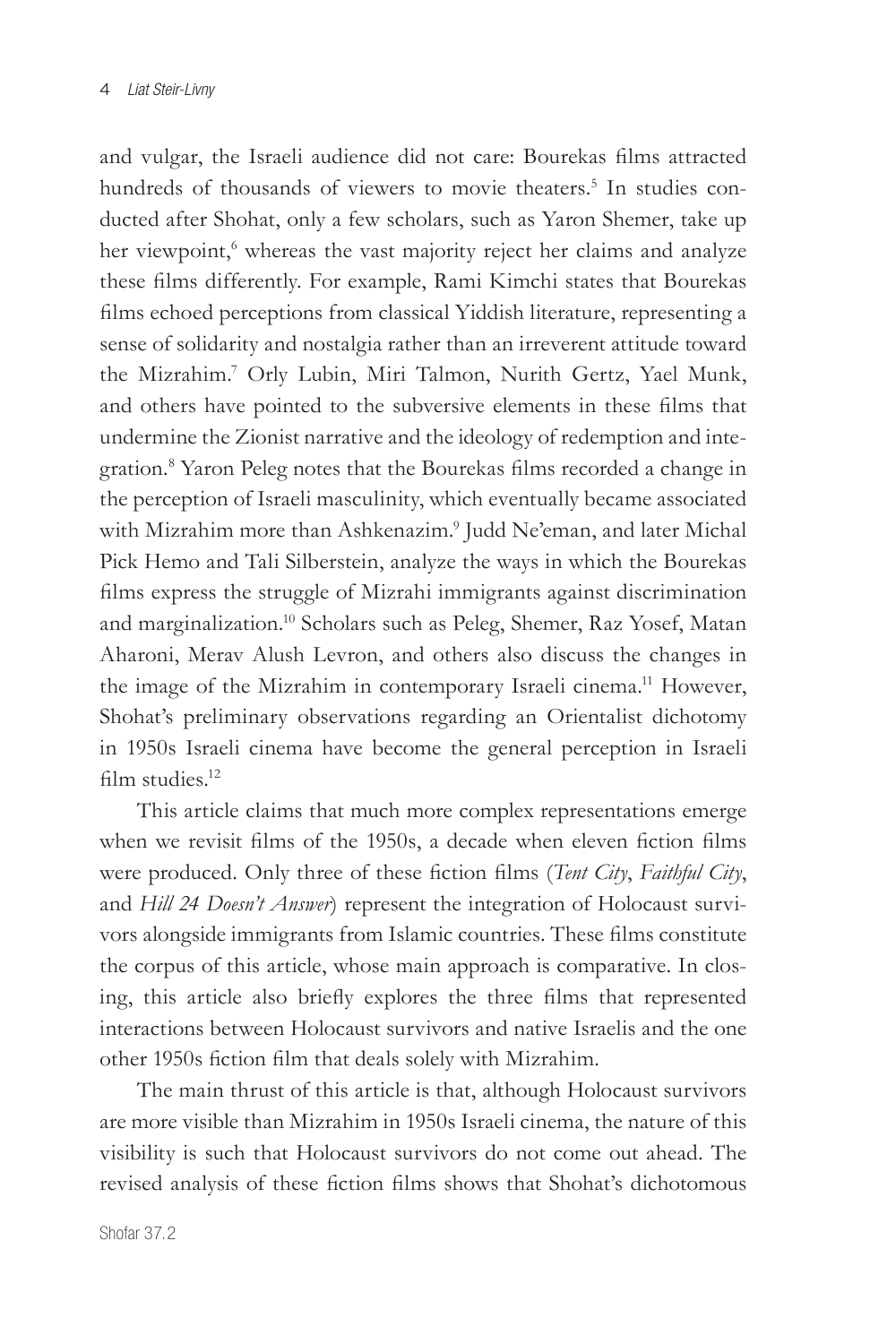perception of Orientalism in the 1950s, which has yet to be challenged, is problematic. The films I discuss do not ascribe superiority to all Ashkenazi Jews; rather, these films create a clear distinction between native Israeli Ashkenazim and the newly arrived Holocaust survivors. The native Israelis—who are elsewhere often portrayed as the elite sector of the population—are less the focus of the films I discuss than Holocaust survivors and Mizrahi Jews. In fact, Holocaust survivors are portrayed in much more problematic ways than Mizrahim, contrary to what Shohat suggests. While Jews from Islamic countries are depicted as being able to integrate into the new society relatively quickly, finding their way to its center, Holocaust survivors are portrayed as inflexible, negative, and unable to integrate quickly into Israeli society. The next section of this article analyzes the selected films to show and explain why Mizrahim were represented as more readily Israelized. This article claims that the positive cinematic representations of Mizrahim reflect a complex attitude toward "the East" that appeared in the Jewish Yishuv from its early years. Namely, the perception of Western superiority was complemented by an attraction to "the East," including a perception that its people were manly, authentic, and connected to the soil.

#### TENT CITY

*Tent City* was the initiative of the Israel Motion Picture Studios, which was founded in 1949 by Margot Klausner (1905–1975)—one of the most important women pioneers of the Israeli film industry—and her husband, Yehoshua Brandstatter (1891–1975).<sup>13</sup> Aryeh Lahola (1918– 1968), who among his numerous cultural talents was also a filmmaker, directed the film, and Baruch Dienar (1922–1997), one of the most prominent men in the industry, produced and wrote the screenplay. The thirty-three-minute film contrasts the integration stories of Holocaust survivors and Jews from Islamic countries. In the film, Holocaust survivors are shown in a negative light, while the Mizrahi immigrants are depicted as quickly integrating and inspiring the survivors to embrace Zionist values.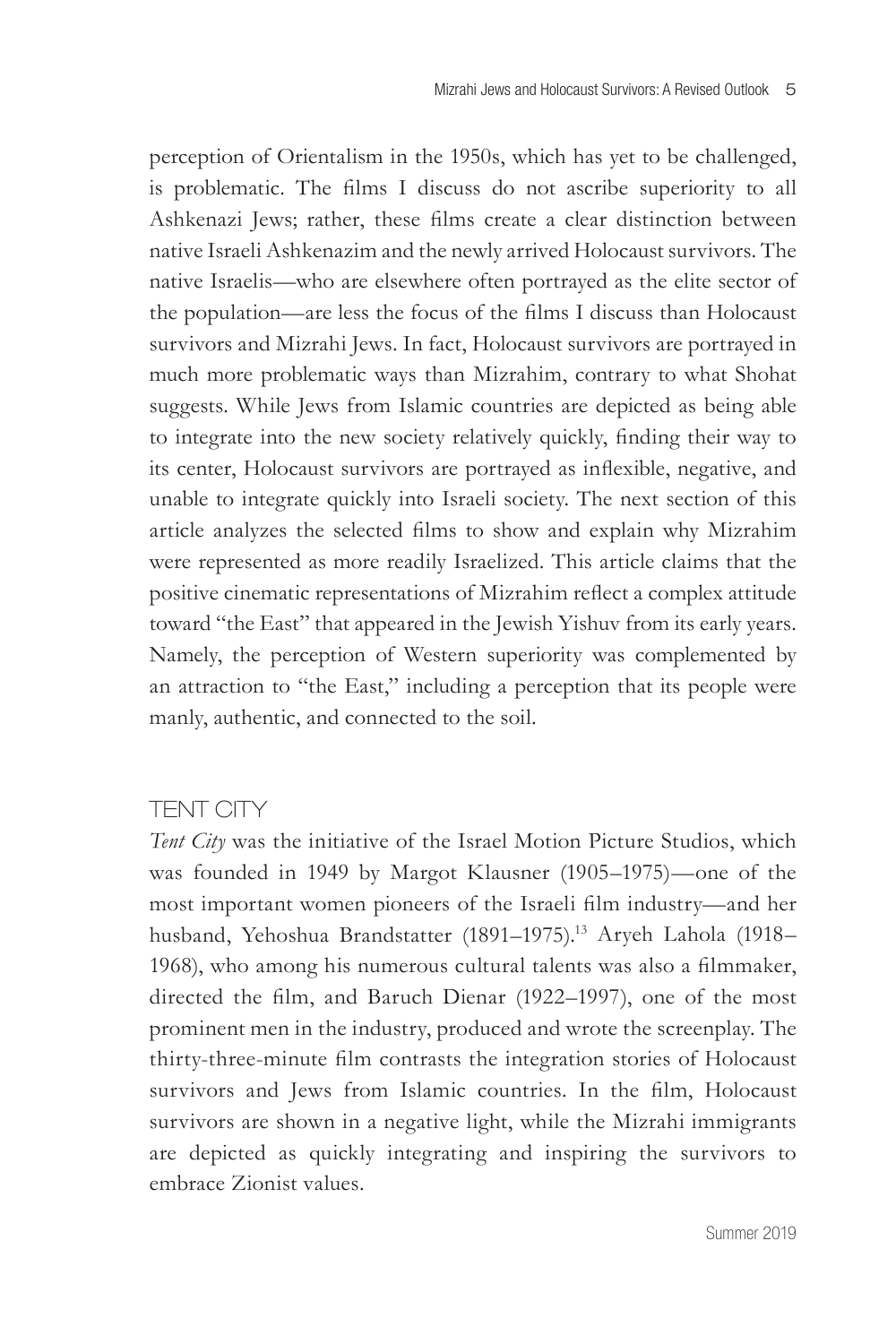If Israeli Ashkenazim filmmakers wanted to create an Orientalist dichotomy, they needed to represent the absorbing Ashkenazim as prominent positive figures. But in the film, the absorbing Ashkenazim are marginalized and are not represented favorably. In one scene, the Israeli Ashkenazim drive a truck that brings the newcomers to the *Ma'abara* (an immigrant absorption camp), but the Israeli Ashkenazim are not shown. The truck drives over a sandcastle built by a young immigrant girl, and later they hand the immigrants blankets. However, the faces of these veteran Ashkenazim are never shown—only their hands can be seen. Two minor characters, Yitzhak and Miriam (Israeli Ashkenazim who work in the *Ma'abara*), are indeed presented as welcoming figures, but they are not credited with the changes that the immigrants undergo. The building of the state is presented as a joint venture between the new immigrants, which is an extraordinary depiction for the 1950s.<sup>14</sup> In a surprising way that undermines the Zionist narrative, the film—which is one of the key cinematic representations of mass immigration—leaves veteran Israeli Ashkenazim out of the frame and tells the Zionist enterprise through the eyes of a young Iraqi immigrant who has recently moved to the new state. This trend of shifting the focus away from the veteran Israeli Ashkenazim is also found in *Faithful City* and *Hill 24 Doesn't Answer*.

The immigrants on the truck are shot from a low angle in order to glorify them, and a religious Yemenite—also an immigrant—dominates the frame by standing in its center. On the soundtrack, which imitates a *Ma'abara* loudspeaker, many names are called out and greetings in several languages are heard, but the Yemeni immigrant is visually foregrounded. This dominance of the "Eastern" perspective is continued when the Yemeni immigrant gets off the truck and Moshe, a young Iraqi newcomer and the film's protagonist, is revealed behind him. Moshe's voiceover accompanies the scenes, and viewers experience the stories of integration from his point of view. The use of voiceover and point-of-view often contribute to the viewer's identification with a specific character (in this case, Moshe), which carries the story and details his/her inner world. Conversely, the Holocaust survivors in the film do not have a voice: their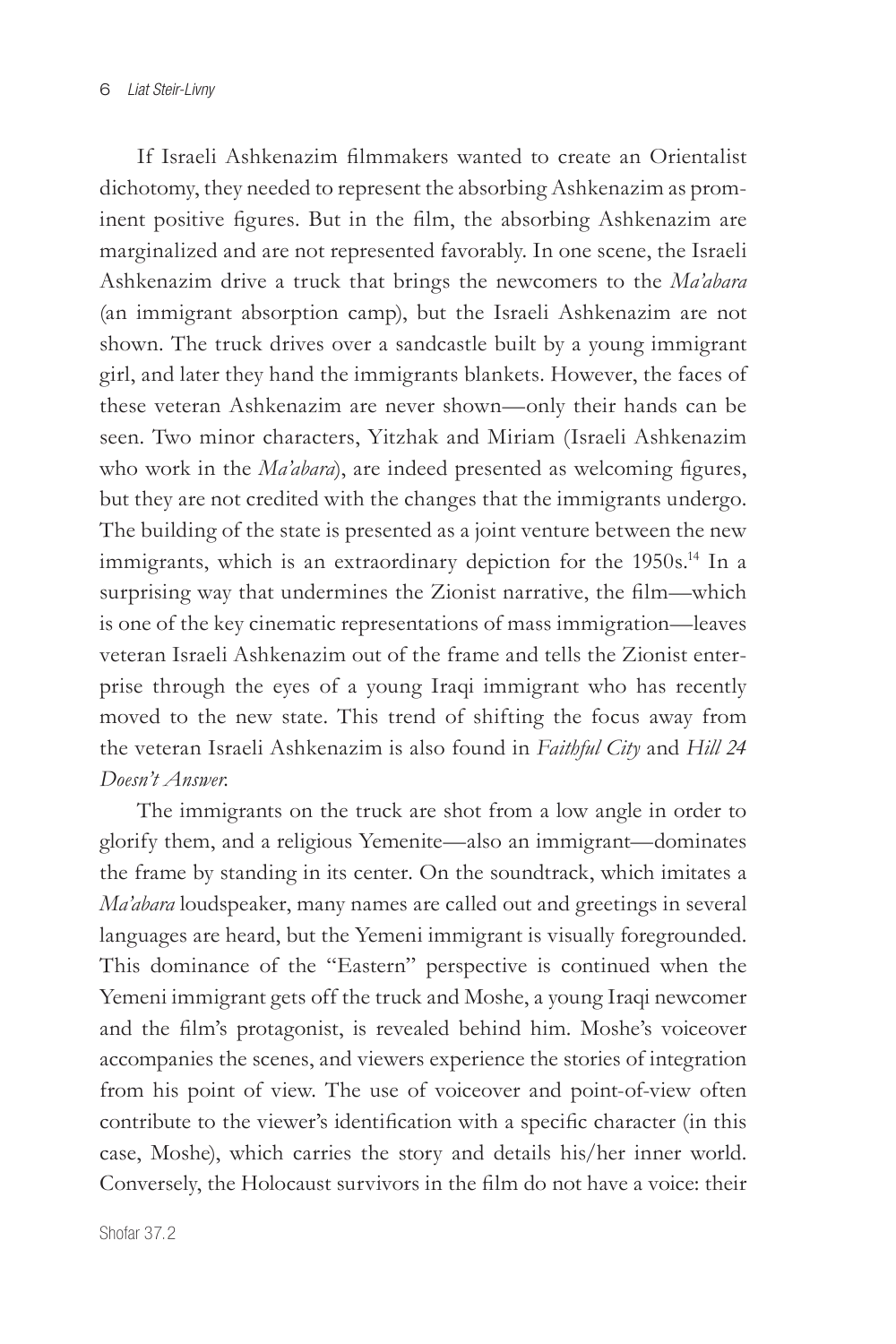story is mediated through Moshe's perspective. Moshe speaks a high and figurative language, which conflicts with the stereotype of the ignorant Easterner.

When Moshe and his grandfather, Nissim, arrive at the tent, they meet a family of Holocaust survivors, the Lichtensteins, who had arrived before them. The Lichtenstein family is comprised of a husband, wife, and their son, Egon. Nissim greets the family with a kind smile, but he receives no greeting in return. Instead, Mrs. Lichtenstein looks at them suspiciously. The camera embraces Moshe's perspective by zooming in on the faces of the Lichtensteins, who stare at them, and we hear Moshe's inner monologue: "The people in the tent looked at us, stared as if they were afraid." Nissim offers Mr. Lichtenstein a cigarette as a friendly gesture, but he is refused without a word. Mr. Lichtenstein does not respect him enough to answer and leaves the tent. Furthermore, the film never allows viewers to become familiar enough with the survivors to learn their first names. While the audience is on a first-name basis with the Mizrahi Jews, Moshe and Nissim, the survivors are referred to as "Mr." and "Mrs." Lichtenstein, or sometimes simply "Egon's parents." This artificial detachment discourages identification with the survivors in the film.

In the Bourekas films, Mizrahi Jews were often described as lazy and passive, living at the expense of others, while the Ashkenazi Jews were portrayed as an integral part of the Israeli workforce. *Tent City* portrays the opposite. In one scene, Nissim is working early in the morning, planting a garden near the tent, while Mrs. Lichtenstein sits outside sewing, seemingly inappreciative of his labor. Shortly after, Nissim politely asks her to move a little so he may enlarge the garden area, but she angrily refuses. In an era in which planting the land was one of Zionism's most essential themes, this scene reinforces the differences between the Iraqi immigrant (Nissim), whose actions reflect Zionist values, and the Holocaust survivor (Mrs. Lichtenstein), who does not acknowledge such values.

Furthermore, while Moshe is portrayed as pleasant and polite, Egon Lichtenstein is associated with many of the negative stereotypes of Holocaust survivors that are found in 1940s Israeli cinema.15 For example,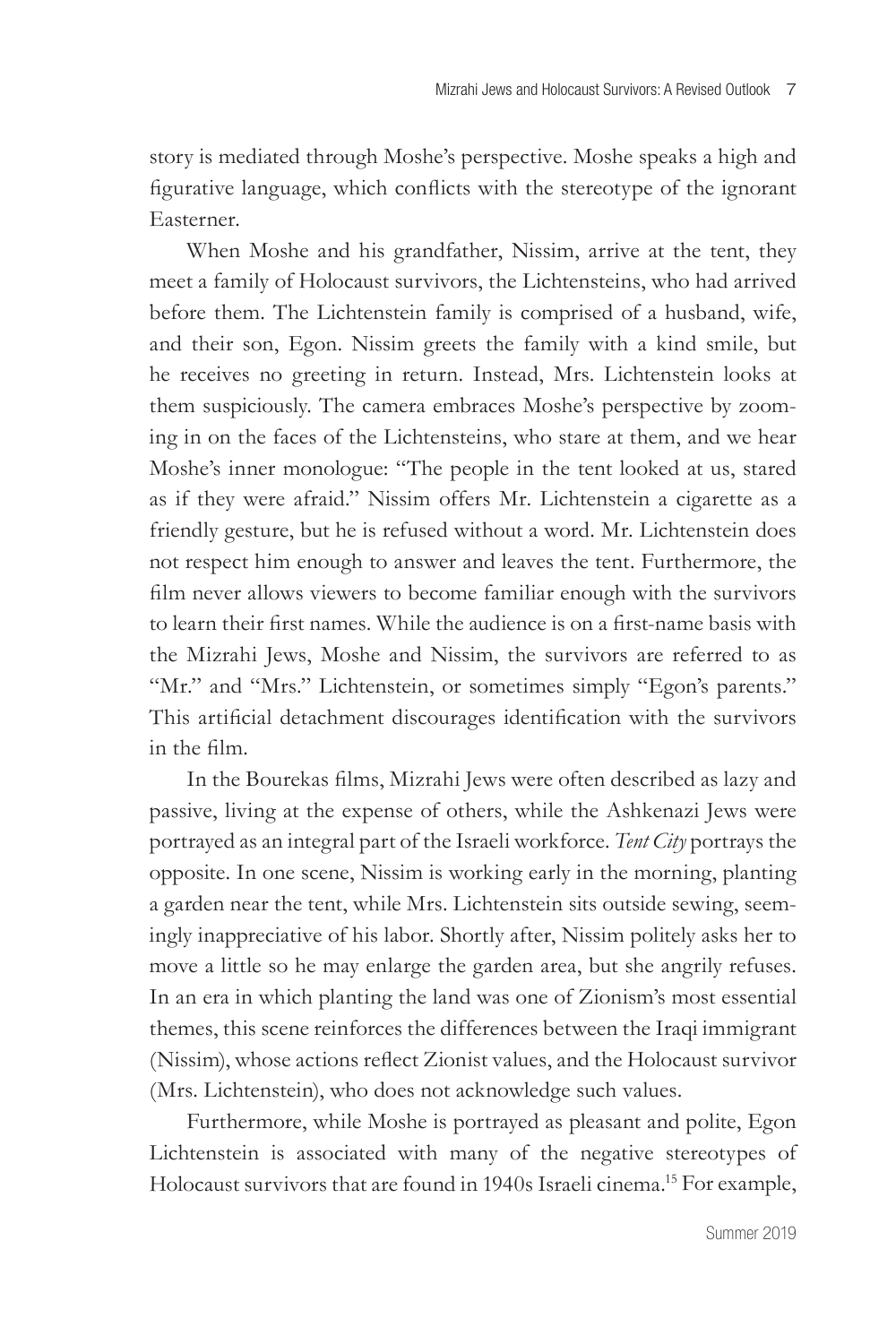Egon tries violently to snatch Moshe's flute, and when the latter objects, Egon slams him against the tent and flees. Moshe is ultimately portrayed as a kindhearted child who does not hold a grudge, as later in the film he is sympathetic toward Egon: "I saw that Egon injured his leg; apparently he fell down when he chased me. I longed to have peace between us." Moshe later plays his flute for Egon and hands him the instrument, and they laugh together. Nevertheless, this change does not affect Egon's parents or the manner in which they are represented in the film. As the camera moves outside of the tent, it shows the hardworking Nissim watering the garden while Mr. Lichtenstein sits and reads, thus emphasizing the difference between the passive Ashkenazim and the active Mizrahim. Moshe reinforces the problematic representations of survivors when he shares his thoughts with the audience: "I did not particularly like Egon's parents. . . . They never laughed, but Grandfather said that they had suffered greatly in Germany, and that's why they did not laugh." The film, like other films of that era, summarizes the Holocaust with this one superficial reference,16 preventing viewers from truly identifying with the cold and alienating behavior of the Lichtenstein family.

In another scene, Egon's pants are torn. Moshe sews his friend's pants, as they are afraid of Mrs. Lichtenstein's reaction, and Moshe injures his finger on the rusty needle and is hospitalized. When he returns to the tent after a few days, he discovers "a lot of things have changed [ . . . ] I think Egon's parents have changed." Egon's father is watering the garden and smiling, and he even moves the sewing machine to allow Nissim to enlarge his garden plot. Moshe reflects: "He too wanted to plant a garden, and Egon's mother did not object at all; she even laughed." In contrast to other films produced in the 1940s, in which the impetus for change came from veteran Israelis, the change in this film is derived from Moshe's sacrifice. The Iraqi immigrants are responsible for the absorption and transformation of survivors into functioning members of Israeli society.

The two families share a Sabbath meal, and Egon's mother lights five candles for both families. This scene, in which the audience hears her recite the blessing, is the first time that her voice is heard at all. However, since this scene is also shown through Moshe's perspective, it reflects his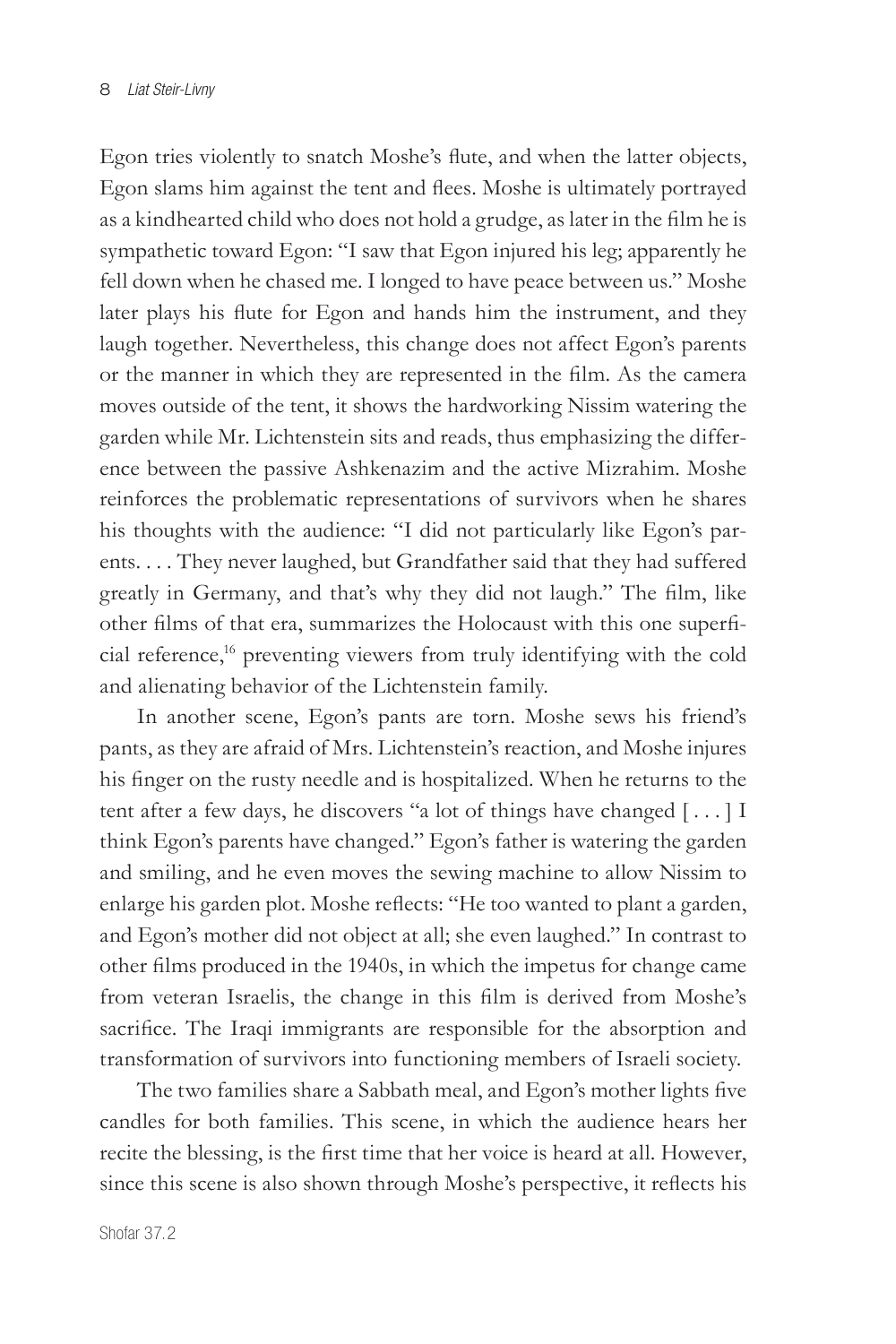own memories: "It was just like at home in Baghdad [ . . . ] when mother was still alive." Therefore, the film ignores the survivors' past while the voice-over emphasizes Moshe's roots and his nostalgia for the past.

The Lichtenstein family eventually leaves the *Ma'abara*, while Moshe and Nissim remain. In a scene that once again reinforces the consistently negative image of Holocaust survivors, a new, European-looking couple arrive. Their inauspicious arrival is marked by the placement of their large trunk on Nissim's garden, which crushes his flowers. Again, Moshe does not understand why Ashkenazim behave so impolitely, and he concludes that he no longer wants to stay in the *Ma'abara*. This scene also sabotages the linear process of initiation by bringing the film back to its starting point, as the Mizrahi immigrants once again face the hostility of Holocaust survivors and the task of helping them transform. After Moshe and Nissim leave the *Ma'abara*, they are later reunited with the Lichtensteins in a new tent city in the desert. While Shohat argues that Israeli cinema of this era privileges the assimilation of Mizrahi Jews into Western culture,<sup>17</sup> the opposite happens in *Tent City*. As Moshe and Nissim are reunited with the Lichtensteins in the tent city in the desert, the group gathers together to smoke a narghile—a distinctively Middle Eastern custom. For Moshe, it is "just like in Baghdad."

The superiority of the Mizrahi Jews is also reflected in the fact that Nissim is the de facto Zionist representative: he is always optimistic, sure of the future success of the Zionist enterprise. He leads the way in working the land, creates a cultural melting pot, and spreads an optimistic message of nation-building. Like his grandfather, Moshe also serves as a mouthpiece for the Zionist narrative. He implies that construction symbolizes the cultural melting pot in the new land: "Who built? Jacob from Thessaloniki, who could make hundreds of bricks a day, and Moshe from Cairo, and Gad from Marseille, and Roberto from Rome. Everyone worked hard. Egon's mother sat all day at the sewing machine, sewing curtains [ . . . ] each day, I saw fewer tents."18 He also suggests that the land is empty aside from the Jewish settlements: "We travelled many places and didn't meet anyone. Our place is still a desert and we have to build it." Thus, Moshe erases the Arab population. The camera reinforces his perspective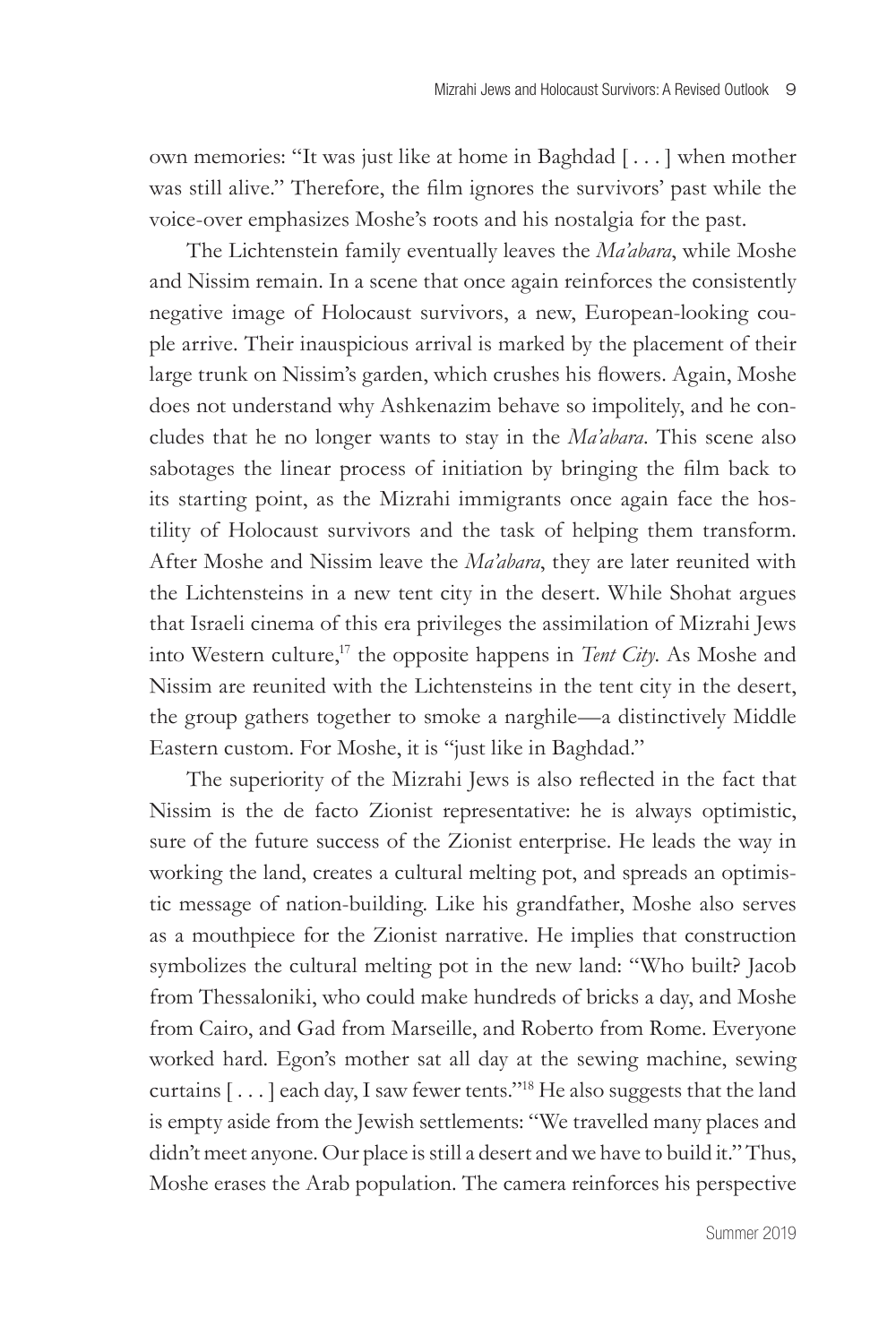as it pans over a desert in which the only inhabited places in view are the *Ma'abara* and the new Jewish settlement. Film critic Yehuda Stav makes the point that the film's cameraman—Ya'acov Yunilevitz—imitated scenes from John Ford's famous 1950s Westerns.<sup>19</sup> This cinematic influence of Western culture that appeared in other Zionist films was associated with the Zionist narrative of a "Wild East" (a paraphrase of the "Wild West"),  $2^{0}$ a narrative that suggested Zionism would help it to flourish.

At the end of *Tent City*, children can be seen removing the last of the tarpaulins as if grandly unveiling the new houses hidden behind. Moshe is chosen to conclude their achievements with the *Shehecheyanu* blessing.<sup>21</sup> Thus, from beginning to end the Zionist ideals are spoken, seen, heard, and summarized by the Iraqi newcomers. The biblical significance of Moshe's name turns the Iraqi boy into a representation of the one who leads the previously enslaved Jews into freedom in their homeland, and this time becomes a part of the revival.

The focus on children as protagonists was not new. Child Holocaust survivors who immigrated to Eretz-Israel had been depicted since the 1940s in Eretz-Israeli films. Such children were the preferred subjects because their young age symbolized an opportunity for a change. These films, like the films of the 1950s, depicted some of the problems these children faced, which were documented by the people who dealt with them.22 But the films generalized the children's troublesome characteristics and inserted them into a Zionist narrative of redemption. The problems of children from Islamic countries, which people were aware of during that era,<sup>23</sup> were generally overlooked and are only briefly shown in the next film I discuss, *Faithful City*.

Additionally, the images of the beautiful, pastoral *Ma'abara* in *Tent City* were not realistic, as they ignored the primitive sanitary conditions, the cold, and the rain that often flooded these transient sites.<sup>24</sup> Lahola, the director of *Tent City*, who immigrated to Israel from Slovakia in 1949, began his life in Israel in one of the *Mahanot olim* (immigrant transit camps), which predated the *Ma'abarot*. Therefore, he was clearly aware that his film was an embellishment of a harsher reality.<sup>25</sup> Author Eli Amir goes so far as to claim Lahola's film is "[a] fantasy which has nothing to do with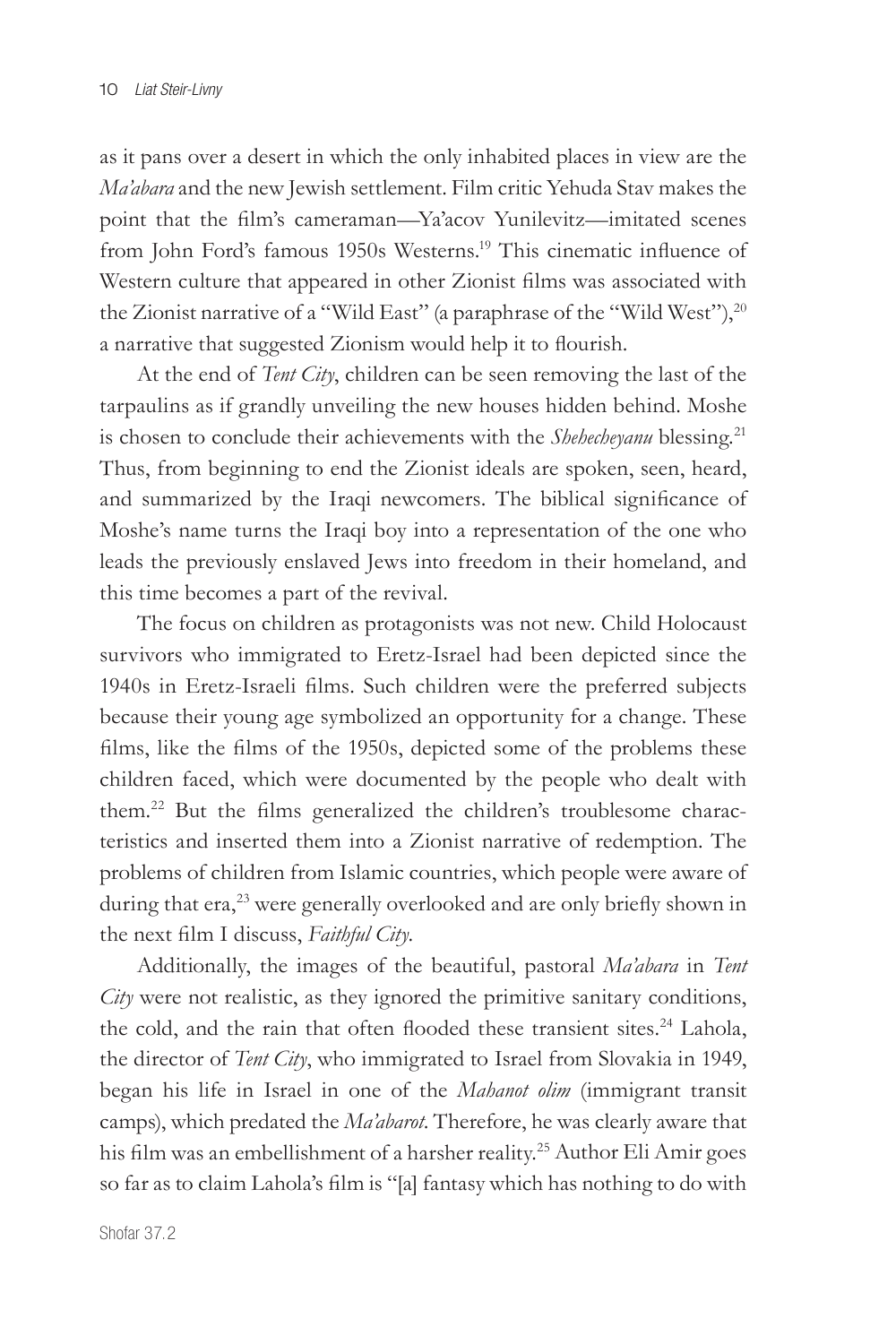reality."26 Amir, who emigrated from Iraq as a child and lived in a *Ma'abara*, wrote about the appalling conditions and racism in his famous 1983 book, *Scapegoat* [*Tarngol caparot*]. But the fantasy of mass immigration in *Tent City*  did not stop the film from being a great success, and, perhaps for some, the fact that it was filmed on location at the Beit Lied (Shvut Am) *Ma'abara* with its actual residents gave the movie its "authentic look."<sup>27</sup>

In the fall of 1951, *Tent City* won the Golden Lion award at the Venice Film Festival and first prize at the Boston Film Festival.28 The Israel Motion Picture Studios, Keren Hayesod, and the United Palestine Appeal distributed the film as a propaganda film. The vast correspondence concerning this film attests to its translations into English, French, and Spanish, as well as its global distribution to Europe, the United States, Canada, Asia, Australia, New Zealand, South Africa, and South America.29 In the United States, *Tent City* was broadcast on various television networks, and the mayor of New York City instructed principals to screen the film in the New York City school system. The film was also purchased for screening in schools in France and on French television.<sup>30</sup> The reviews, which often praised the film, generally did not discuss its representation of ethnic hierarchies. One film reviewer said, "the story is told and photographed from the viewpoint of the Iraqi boy."31 Critic William Gailmor described both Mizrahim and Ashkenazim as having shed "blood and tears in widely separated cultures," but Nissim is characterized as the "kindly grandfather" in contrast to Egon's parents, who "bear deep emotional wounds [ . . . ] invisible scars of bitterness, resentment, suspicion."32 Thus, perspectives surrounding mass immigration, the Zionist enterprise as seen through the eyes of an Iraqi immigrant, and the rapid absorption of Mizrahim—unlike the long drawn-out experience of Holocaust survivors—reached hundreds of thousands of viewers.

#### FAITHFUL CITY

*Faithful City*, which takes place in 1947, tells the story of a group of orphaned children—Holocaust survivors and emigrants from Islamic countries who are sent to live in a youth village in Jerusalem. The production of the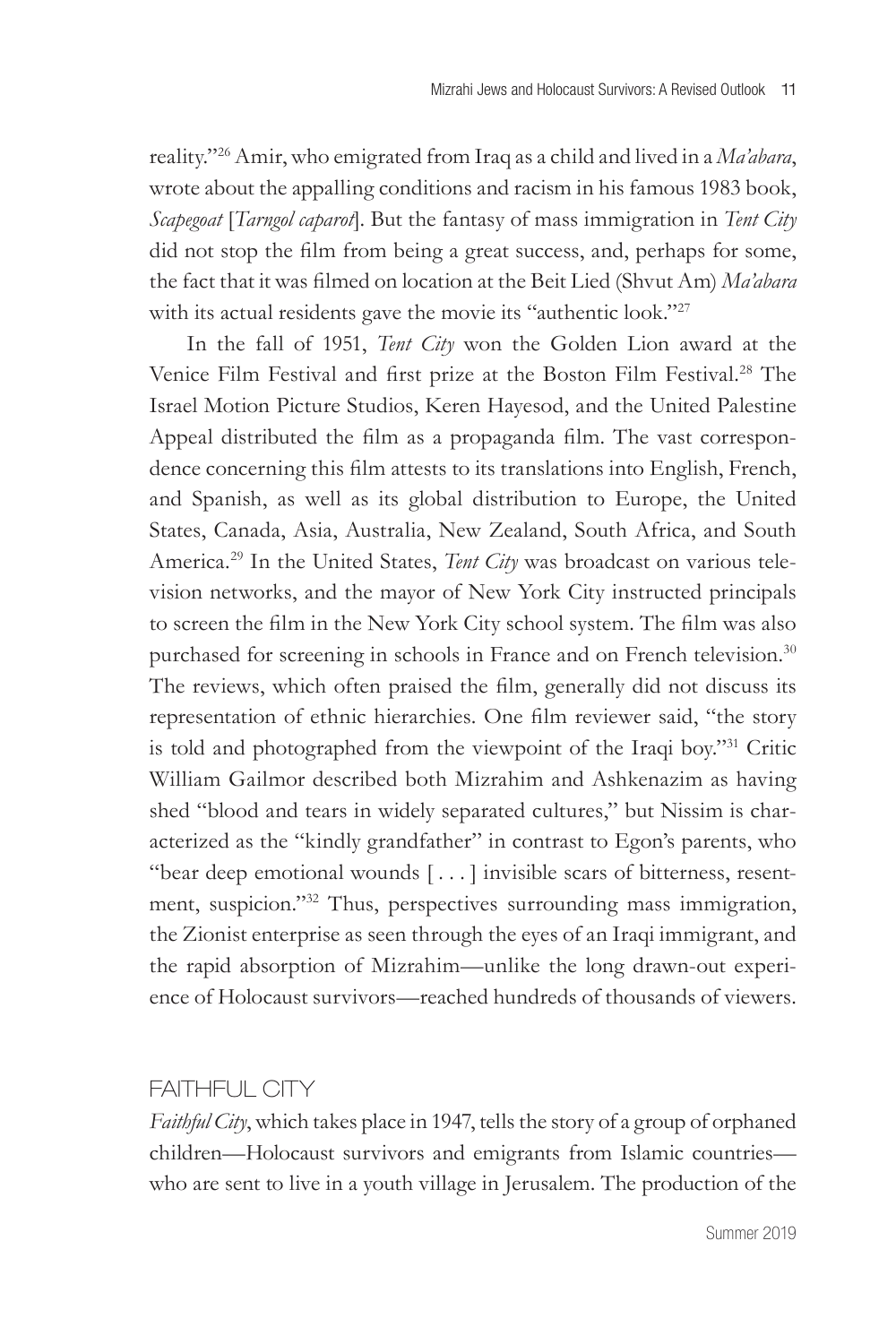film began in 1950. Moshe Friedman, a well-known figure in Jerusalem and one of the owners of the Edison Cinema Theater in Jerusalem, was the head of the Israeli production company called Moledet.33 He hired Józef Lejtes, a Polish director of Jewish origin, who in 1946 had directed the first fiction film in Eretz-Israel to focus on Holocaust survivors (i.e., *The Great Promise*). Lejtes had been working in England in 1950, and, in addition to directing, he also produced the film. Lejtes asked Ben Barzman, a Canadian journalist, novelist, and screenwriter who lived in London, to write the screenplay. The British actor John Slater played Ezra, a Holocaust survivor who runs the youth village, and the American actor Jamie Smith played Sam, the guide who eventually wins the survivors' trust and turns them from egotistical juvenile delinquents into proud citizens of the new state.34

Ezra is an example of a Holocaust survivor who is rejuvenated in Israel and became a productive citizen, an individual who shoulders the difficult task of educating "wild" Holocaust survivors. Much like the biblical Ezra the Scribe, who led Jews to their homeland and supervised their revival, the character Ezra helps the orphaned children on their way to their Zionist renewal. He symbolizes their future: he is what they will become after their successful Zionist initiation process. Ezra uses a soft, humanistic educational approach, whereas Sam, an American youth counselor and teacher, uses a more direct, tough, and uncompromising approach in his attempts to educate the survivors and turn their chaos into productive living. For example, when the children arrive at the youth village, they refuse to get off the bus. After Arabs attack the bus with stones, the children are afraid of their new environment (which is also surrounded by Arab villages). They go wild on the bus, and, though Ezra tries gently to persuade them to get off, he fails. Sam talks to them harshly, ordering them to get off, and they comply. He is very pleased with himself, as he succeeded where Ezra failed. Nevertheless, Ezra puts an end to Sam's gloating by pointing out that the children are now terrified. "Look what you did," Ezra scolds. The camera pans over the frightened children sitting in silence, confirming Ezra's perspective: this is not the way to deal with them. Throughout the film Sam learns that to win the hearts of the survivors, he needs to adopt Ezra's approach and be more sensitive.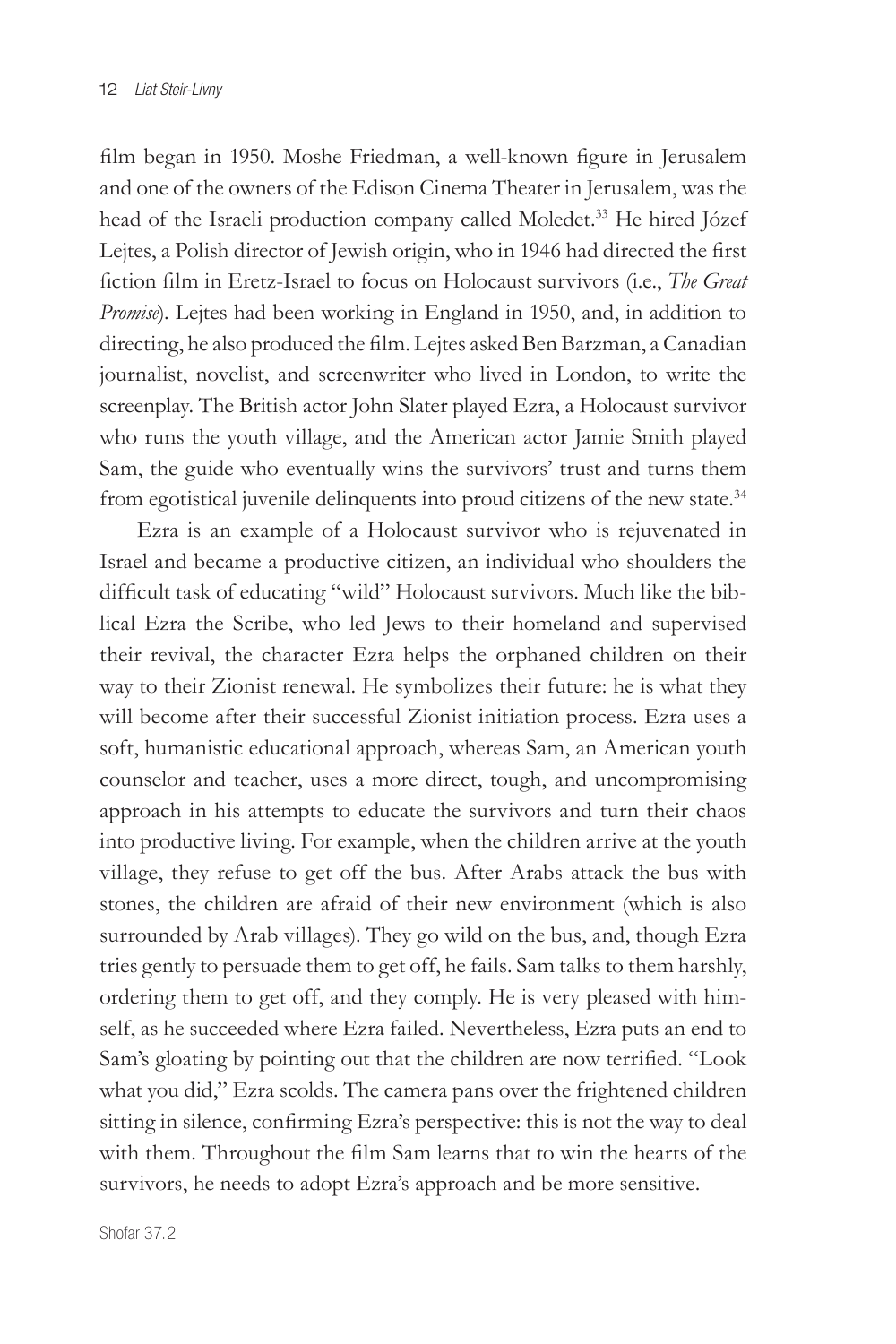As shown in contemporary research, Israeli culture in this era (cinema included) did not refer to the persecutions of Jews in Asia or North Africa during World War II. The term "Holocaust survivors" was only descriptive of European Jews.<sup>35</sup> The film features Max, the survivors' "leader," who displays the nihilistic and aggressive traits he has developed in order to survive. As in other fiction films of the era, he has "imported" these negative traits to Israel, thus threatening the moral Zionist state. Already in the beginning, as the children are on the bus heading to the village, a British policeman who boards the bus discovers stolen items in Max's suitcase. Viewers are also introduced to Anna, a beautiful young girl who has learned to use her sexuality to survive, a negative stereotype that was prevalent in Israeli culture during this time.<sup>36</sup> The process of transformation that the Holocaust survivors undergo in the youth village is long and exhausting, and their problematic characteristics are depicted in detail.

As in other films of the era, here, too, the children display a collection of negative characteristics at the beginning of the film. An undisciplined bunch, they refuse to do agricultural work, demand to be paid for their efforts, play cards, smoke, and deceive each other and their instructors. Max is often violent toward his roommates and even toward Anna, whom he strikes when she refuses to obey his orders. Max steals a gold watch from Sam, and Anna continues to rely on her sexuality and refuses to wear modest khaki clothes or to braid her hair like the other girls. Instead, she dresses and acts far beyond her years, and she flirts with Sam, gazing at him intently and assuring him that their relationship will be "wonderful." She tells her friends about the method of survival she developed during the Holocaust, including her realization that she could get what she wanted if she stared into men's eyes. On a trip to Jerusalem, Anna dances in the streets and looks admiringly at the glamorous and seductive poster of a Hollywood actress that says, "My Way." The next scene shows a drawing of the penetrating eyes, which Anna has painted and hung on the wall of Sam's room.<sup>37</sup> The scenes that portray the problematic behavior and negative images of the survivors are used to emphasize the profound changes that will take place over time. Anna's sexual behavior and Max's chaotic violence indicate that the survivors cannot easily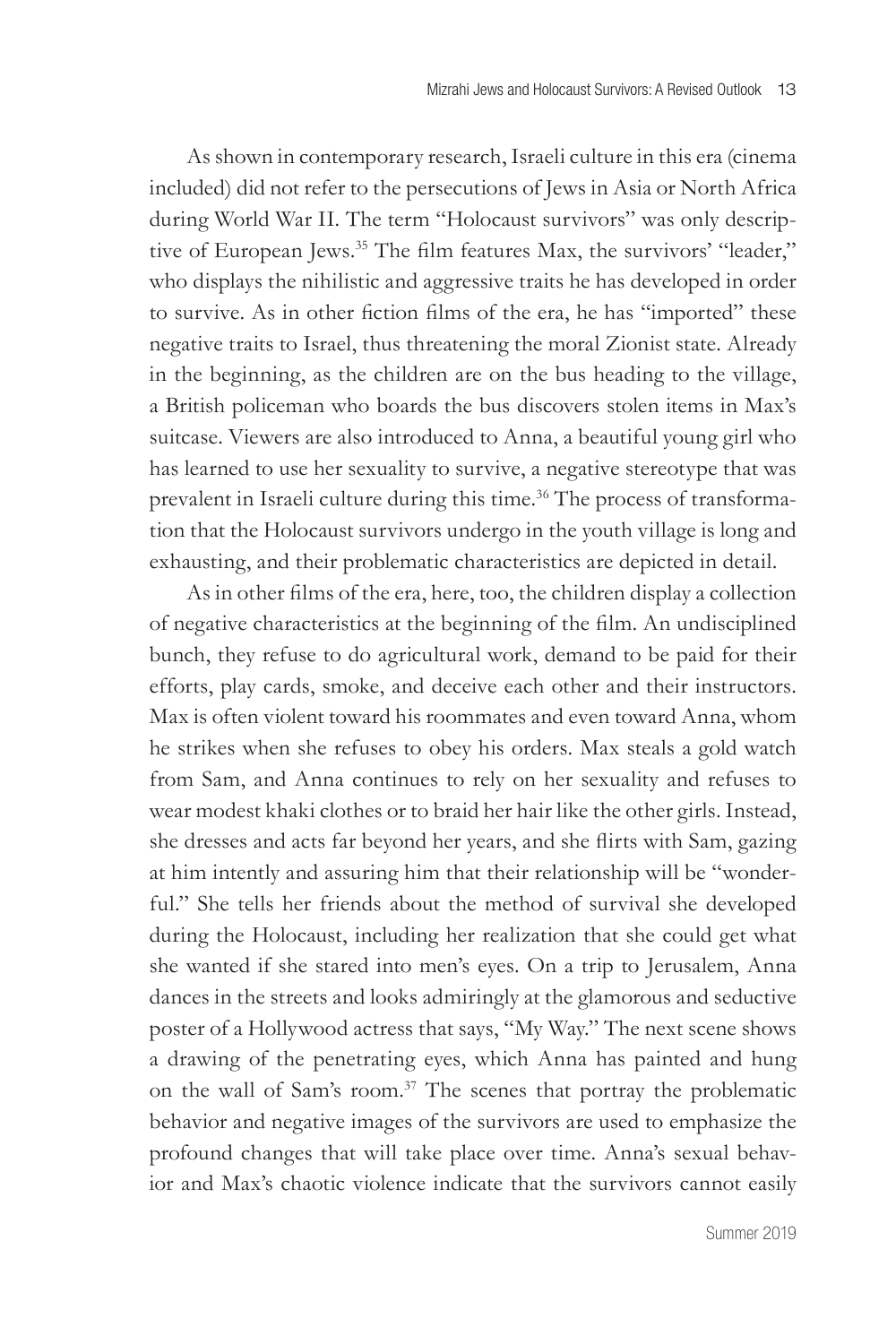shake off their promiscuous and violent behaviors, even after the war has ended. Instead, their transformation is a long process through which they eventually shed their diasporic identity and become "new Jews."

The turning points in the lives of Max and Anna occur later in the film, thanks to Sam's efforts and the confidence he has in the two. In one pivotal scene, in which the shocked Sam has discovered the drawing of the eyes on his wall, he summons Anna to his room. The intimate space encourages Anna to flirt aggressively, but Sam displays integrity and morality, seizing the opportunity to explain that even though she is a very pretty girl, she needs to give herself a chance to be "like all the other girls." To emphasize the point he gives her a gift—a hair ribbon with a gentle suggestion that she use it to change her sophisticated and worldly hairstyle to something more befitting the modest Zionist ethos. In this way, Sam hints that she must abandon her individualistic path (i.e., "My Way") and conform to the norms of her new home. Anna eventually learns to work, dresses in khaki, braids her hair, and contributes to society.<sup>38</sup>

Max's turning point occurs when the police catch him attempting to sell the gold watch he stole from Sam. Sam is called to the scene and covers for Max, claiming that he gave him the watch as a gift. This expression of trust leads to a change in Max's life: he begins to work, develops a connection with Sam, apologizes to Anna, and participates in preparations for the 1948 war. The change, however, is not yet complete, because Max still fears the Arab enemies and is skeptical of the Israelis' ability to overcome them. By the end of the film, Max is terrified of the bombings and runs away in search of Sam, who has been drafted to fight in the war. During his flight, he encounters an orphaned Arab boy who is wounded and brings him to the youth village with Sam's help. This scene shows the indolent, frightened, and passive Max transformed into a heroic young man.

In comparison to Holocaust survivors, the integration of orphans from Islamic countries is faster and much less problematic. At first, the orphans from Islamic countries are also subject to the negative stereotypes that were common in Israeli culture at that time. For example,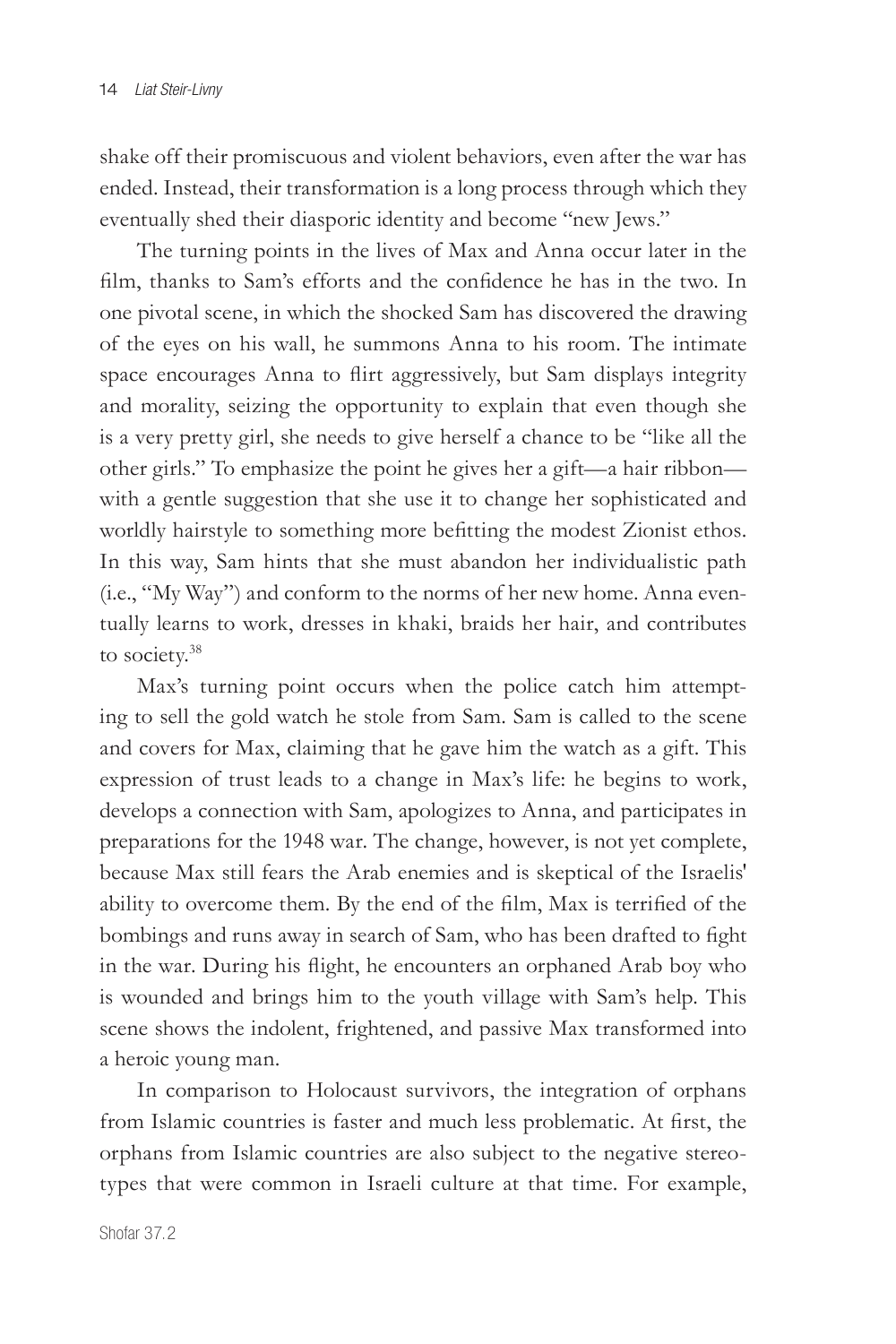Jean, a Moroccan immigrant, is initially represented as an insolent child (on the bus, for instance, he calls Max a "Nazi"), and the other Moroccan children are seen playing cards with the survivors. But it is Max, the Holocaust survivor, and not Jean who cheats. In one scene, Jean steals a knife (for protection), and Sam finds it and snatches it out of his hands. Likely referring to a horrible punishment he received in Morocco, Jean claims, "Nobody will burn my feet again." Sam replies, "Is this all you Moroccans know?" This scene references a stereotype employed in 1950s Israel called the *Maroko sakin* (meaning "Moroccan knife"), which implied that all Moroccan immigrants were violent criminals. Showing he is fully aware of such stereotypes, Jean screams at Sam: "That's all you know 'Moroccans, Moroccans'; you've hated me from the very first." Sam does not understand right away. "Don't you remember?" Jean says, "When Wili and I fought he called me a Moroccan and I called him a Nazi, you yelled at me, but you didn't do anything to him. Did you? Did you?" Jean is right. In the scene upon their arrival, when both of them fought, Sam hit Jean to the ground and scolded only him. Sam grabs Jean and admits, "Maybe you are right. I don't know how it happened." Jean does not let go and teaches his guide a lesson in stereotypes: "You are just like all the others. You are all the same." Sam bows his head in sadness and leaves the room. "I'm sorry Jean, I'm sorry," he says as he departs. In a social climate filled with stereotypes about North African and especially Moroccan immigrants, $39$  this is a groundbreaking scene that holds a mirror to the faces of the Israelis, forcing them to admit their Orientalist perceptions and repent. The one who goes through an initiation process here is not Jean, but Sam, the guide. The scene indicates that the difficulties involved in the rehabilitation of Moroccan children are not solely the children's fault—the Israelis are consumed with stereotypes toward them.

Additionally, much less screen time is given to the difficulties of the Moroccan children in *Faithful City*, which gives the impression that their difficulties are less problematic and that their (cinematic) rehabilitation takes place much faster. In the film, Jean and his friends adapt to the new place and begin to help work the land. The superiority of the Mizrahi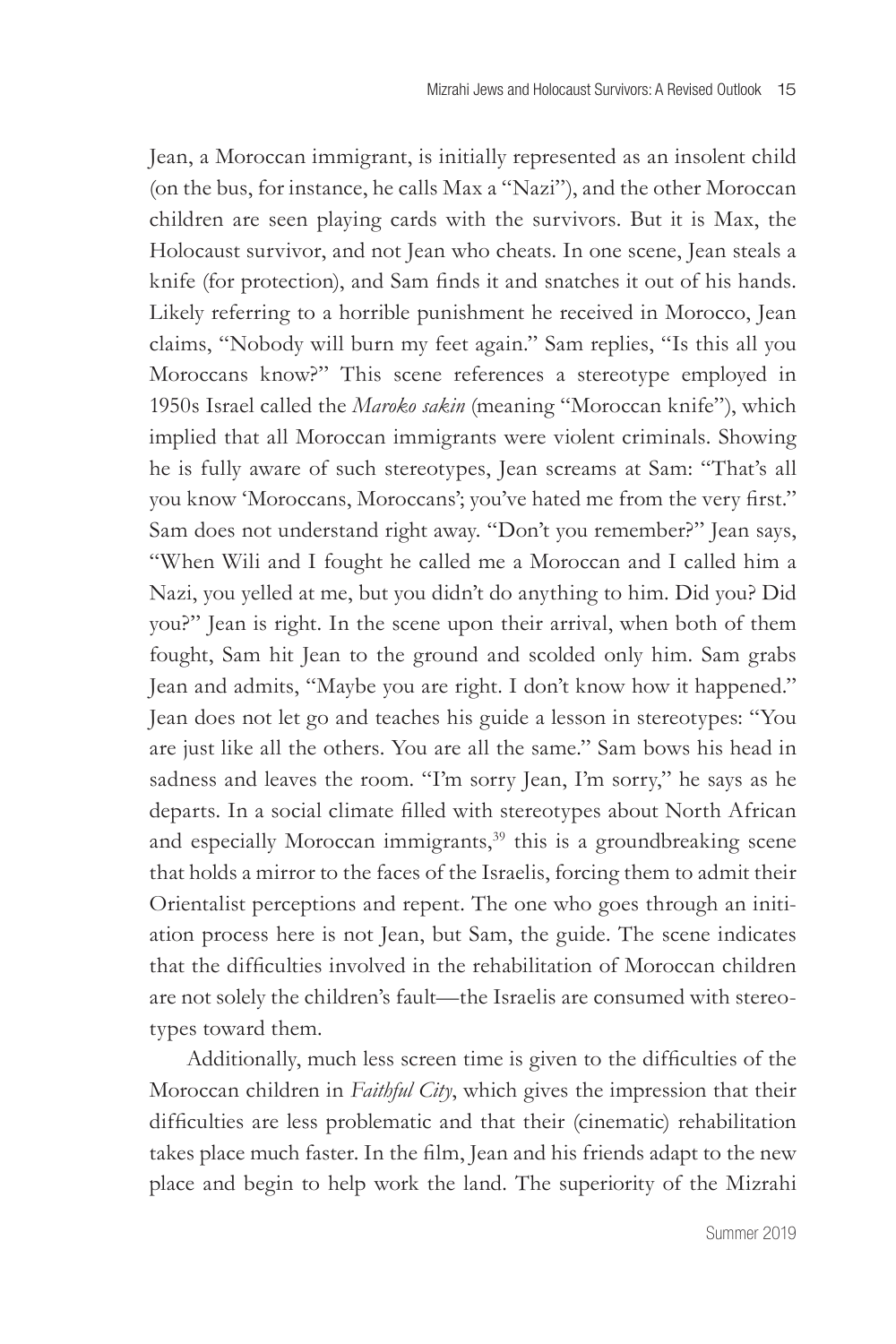Jews over the Holocaust survivors is also illustrated when Tamar, an Israeli counselor, breaks up a fight between Max and Jean, as she later muses, "Jean will heal fast, but Max will not."

*Faithful City* was released on April 7, 1952. It was screened successfully at the Venice Film Festival in 1952,<sup>40</sup> and *Forum Film* distributed it in Europe.41 The film premiered in New York, then in Hollywood, and it was later distributed by RKO Pictures.42 In a *New York Times* review, one critic wrote that the film deserved full credit, referring to it as a "picturesque and often compelling drama."43 Another critic called it "occasionally slow moving," but overall "dramatic and feelingly portrayed," praising the acting of the amateur children by noting they gave "first-rate performances."<sup>44</sup> According to film scholars Nathan and Ya'acov Gross as well as Yehuda Stav, most film critics saw the film as naïve and even cheap propaganda.<sup>45</sup> The critics did not discuss the representation of the Mizrahim, and instead took the negative image of the Holocaust survivors for granted. For example, one critic referred to the survivors as "frightened, [and] emotionally disturbed," and discussed "the tremendous task and responsibility of a group of adults to accustom the children [Holocaust survivors] to a mode of normal living which they have never experienced."46

#### HILL 24 DOESN'T ANSWER

*Hill 24 Doesn't Answer* tells the story of four people sent to defend Hill 24 on the eve of the UN's declaration of a cease-fire in the 1948 war. The film focuses on the pasts of three of the main characters before they came to defend Hill 24. One of the protagonists is James Finnegan, an Irishman who had served in the British Mandate police force. After falling in love with a fighter named Miriam Mizrahi, he volunteers to fight for Israel. The second is an American, Alan Goodman, who came to Israel as a tourist at the beginning of the 1948 war, and who later becomes convinced of the morality of the Zionist struggle. The third character is David Amram, who, during the war, captured an Egyptian officer who turns out to be a former Nazi. The fourth fighter to join them is Esther Hadassi, a nurse of Yemeni ancestry. Following three central sequences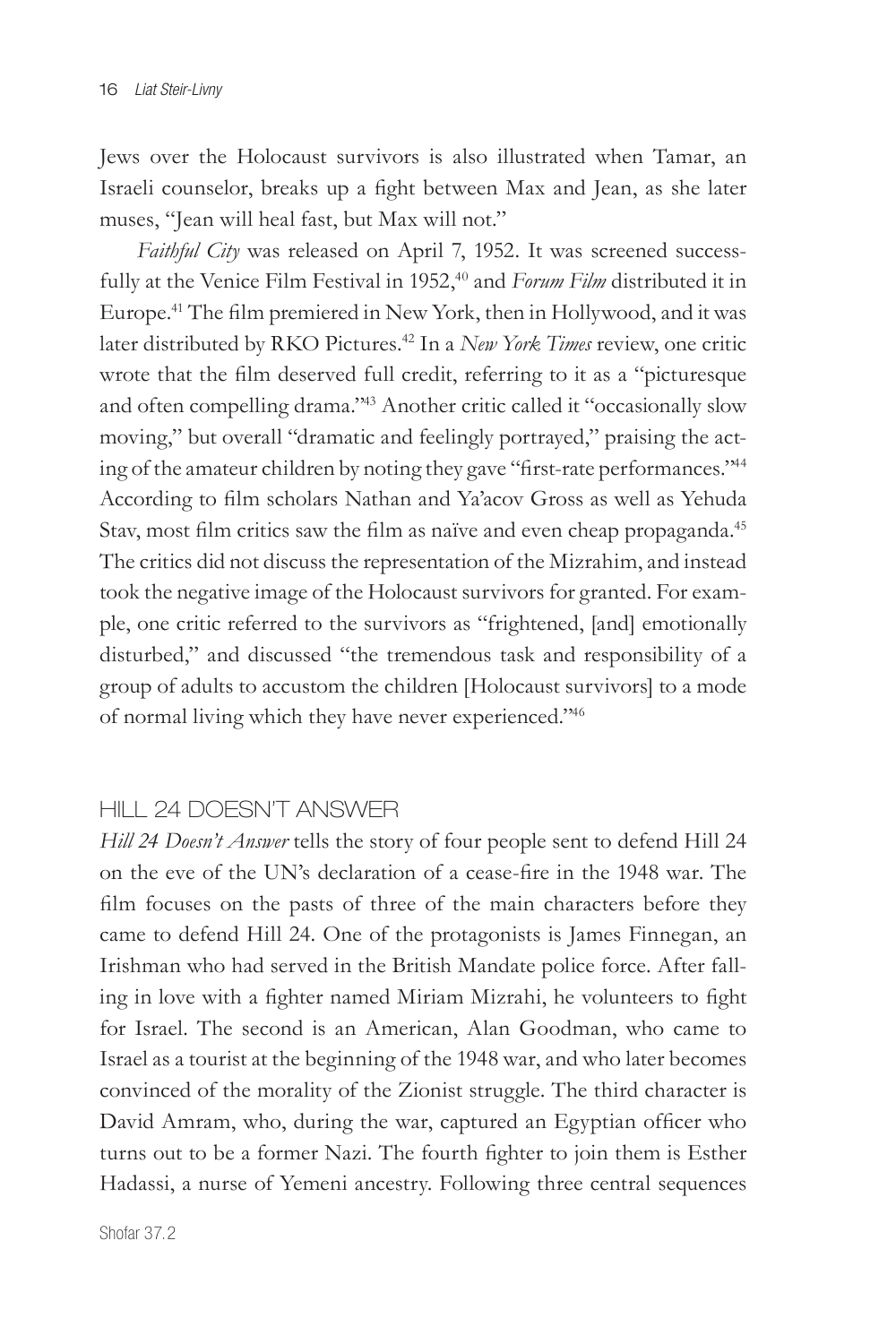that recount the men's histories, the film returns to the present, where UN soldiers and Israeli and Jordanian representatives have arrived at the hill and find the fighters dead. The Israeli flag, which they find rolled in Hadassi's hands, persuades the UN soldiers to determine that Hill 24 belongs to Israel. The film ends with scenes filmed from a helicopter depicting the flourishing country of Israel, accompanied by a title that proclaims, "The Beginning."47

Thorold Dickinson (1903–1984), who directed the film, was the chair of the British Film Academy. When Margot Klausner approached him with the script, he first agreed to consult and later agreed to direct it, even helping with the fundraising.<sup>48</sup> The screenplay was based on a story by Zvi Kolitz (1912–2002), which integrated some of the writer's own experiences. He wrote the script with director Peter Frye (1914–1991) and coproduced it with Jack Padwa. Kolitz immigrated to Eretz-Israel in 1940. He was a member of the revisionist movement, a soldier in the British Army, an official emissary of the World Zionist Congress, and a member of the Irgun underground movement. Because of his political activity, he was arrested at one point by British authorities and jailed. When the Mandate ended, he fought in the 1948 war. After the war, he was a member of the Israeli literary and cultural sphere, and he later moved to the United States. In 1953, he founded the *Zik Or* production company with Padwa, both of whom helped to raise part of the funds.<sup>49</sup>

In her book *Israeli Cinema*, Shohat rightfully claims that *Hill 24 Doesn't Answer* presumes to represent Israel's struggle for independence from an objective standpoint by employing four points of view, yet all of the four characters are Zionists. She also correctly refers to the fact that, unlike the three men, Hadassi—one of the four fighters on Hill 24—is not granted her own sequence. Hadassi receives very little screen time and her past remains unclear. It is only with her death for the State of Israel that her story and history begin. According to Shohat, the film illustrates the way in which Zionist Eurocentrism either superseded the history of Mizrahi Jews or subordinated them to the memory of European Jewry. In the context of the 1950s, the implicit interpretation of the creation of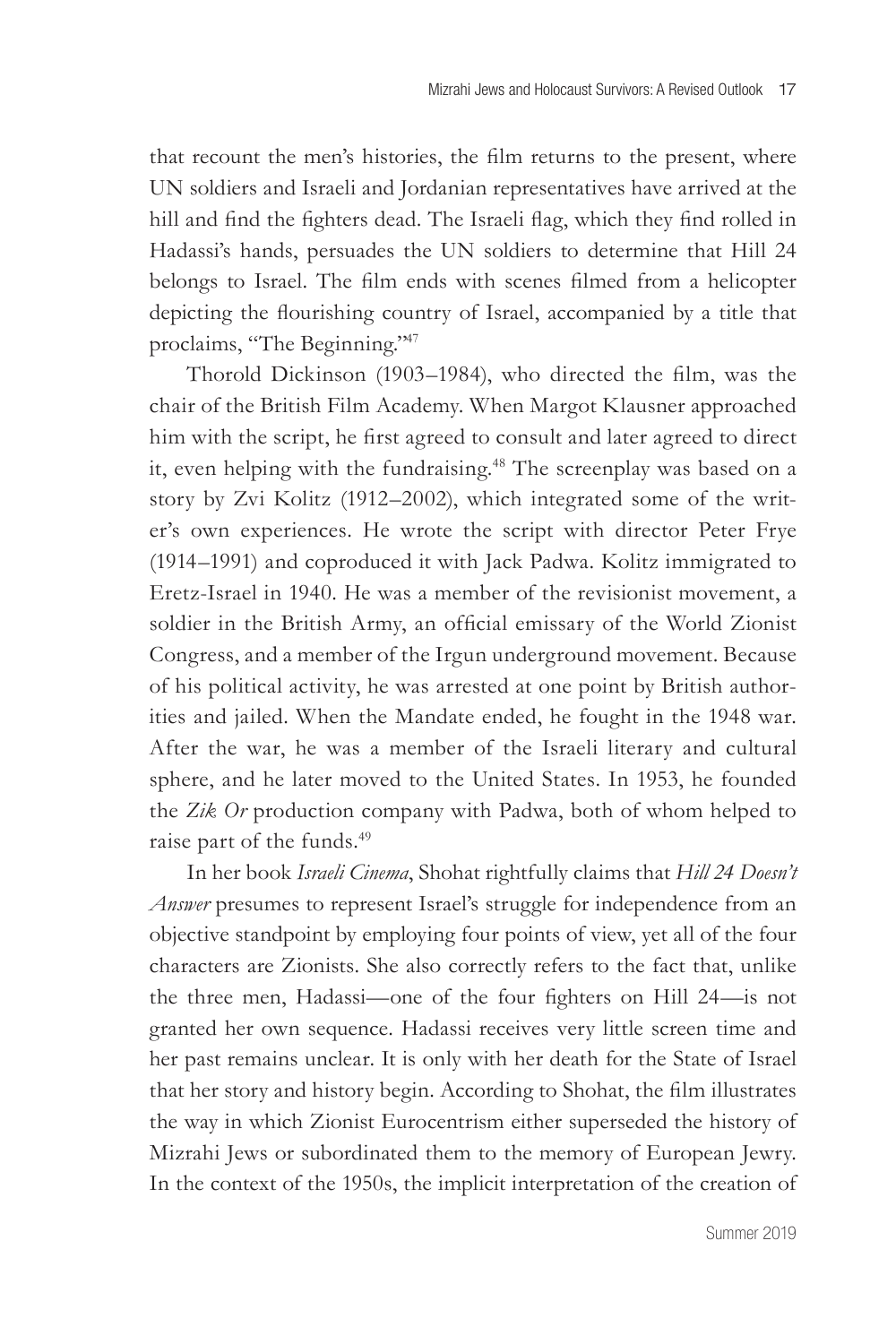a unified Jewish national identity was the fusion of Mizrahi Jews into the hegemonic Ashkenazic ideology and culture. This assumed that there was only one official Jewish history—the European one.<sup>50</sup>

A reexamination of *Hill 24 Doesn't Answer* reveals that the history of Jews in Islamic countries is indeed never mentioned; however, Holocaust survivors are marginalized within the film. Additionally, the representation of Mizrahi Jews is positive, while the perception of the Jews in Europe under the Nazi regime is problematic and judgmental.

Similar to many cinematic productions of the 1940s, *Hill 24 Doesn't Answer* briefly deals with the Holocaust; as in many other cultural products of that era, the film focuses more on the lesson of Zionism than the events themselves.<sup>51</sup> In the sequence that describes Finnegan's enlistment in the IDF, Miriam Mizrahi speaks of a history of pogroms and persecution, and she mentions the refugees living in Europe and seeking sanctuary. During Goodman's encounter with a rabbi, he asserts that he hates God for abandoning the millions of Jews slaughtered in Europe.<sup>52</sup> These brief references to the Holocaust are characteristic of other Israeli films since the aftermath of World War II. In films such as *The Great Promise* (Józef Lejtes, 1947), *My Father's House* (Herbert Klein, 1947), and *Adamah* (Helmar Lerski, 1948), the Holocaust is mentioned briefly in the dialogue or through visual symbols (e.g., a number tattooed on a person's arm). In other words, the Holocaust is not directly discussed, but instead "floats" over the film as a formative trauma. It is used as an additional justification for the rights of the Jews to their own state and not as a historical event nor as a central topic within the films.<sup>53</sup>

Another way *Hill 24 Doesn't Answer* uses the Holocaust as a political tool is by creating an equivalence between Nazis and Arabs. This equation was not unique to this film, as it appeared in various cultural texts during the era.54 The Nazi-Arab equation is first apparent in the second sequence, in which Goodman talks to Arabs in a pool in Jerusalem. The Arab explains to him that this is a war for life and death, that the Arabs will push the Jews into the sea (likely referring to another extermination). In order to illustrate their goals, the Arab pushes Goodman into the pool.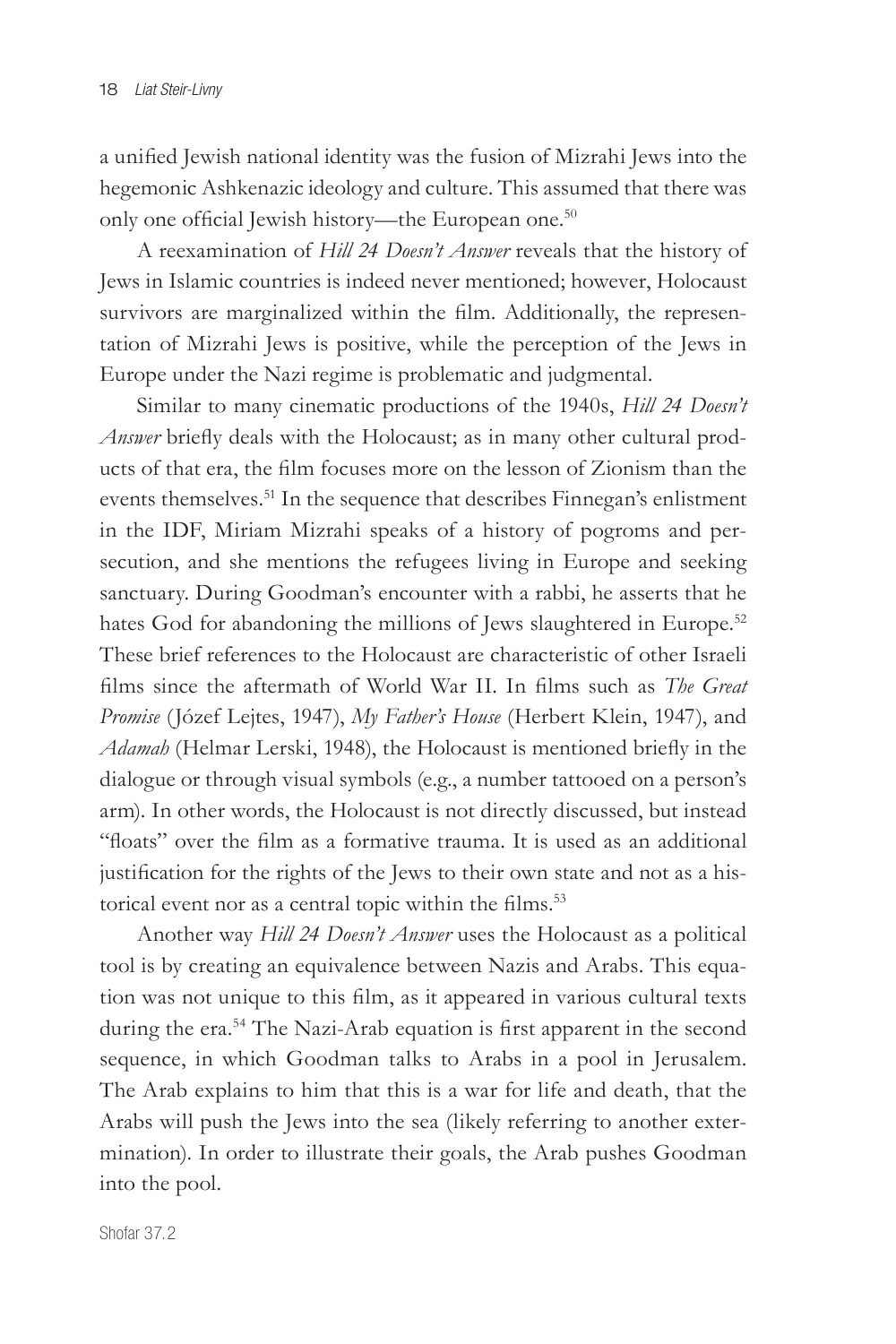The third sequence, which depicts David Amram, continues this equation along with a judgmental view of the European Jews who faced the Nazis. This scene epitomizes the "old Jew" as the antithesis of the "new Jew." The sequence describes Amram's struggle with an Egyptian officer he captures in the Negev desert. It is not clear whether Amram is a *sabra* (a native Israeli) or a Holocaust survivor who was transformed in Eretz-Israel. Nevertheless, his behavior during his encounter with the Nazi reflects bravery and morality, as, although the Egyptian tries to kill him, Amram does not resort to violence and instead treats the officer's wounds. In the process of treating his injuries, Amram discovers a swastika tattooed on the officer's body. It is revealed that the Egyptian is a former SS officer who has joined the Egyptian army. The creation of this link between Nazis and Arabs is meant to clarify to the Western viewer that the Arabs are enemies of the entire West and not just of Israel. Additionally, it provides the Jewish viewer with a sense of settling the scores: the Nazi is confronted with a Jew who can defeat him. The discovery that the Arab officer is a former Nazi also makes it unnecessary for the film to address the motives and rights of the Arabs in Israel, since the soldier—who later delivers a Nazi-inspired monologue—represents the Arab soldiers.<sup>55</sup>

Fearful that Amram is about to kill him, the officer begins babbling, begging for his life, trying to justify his evil past, and claiming that no one could defy Hitler. When Amram does not respond, the officer attempts to appeal to the Jewish sense of justice, morality, and history. Amram's silence in the face of the Nazi's desperate speech, combined with the low angle of photography, empowers him. Eventually the Nazi's appeal turns into vitriol, as he reminds Amram that he is a Nazi officer while Amram is a "filthy Jew," goading Amram by suggesting that he take his gun and shoot himself. The camera, which is focused on the confident, laughing Amram, makes a quick loop and Amram reappears, this time dressed as a Jew during Nazi rule, in traditional garb with a yellow badge, standing frightened and bent as the Nazi snarls. Another loop of the camera and the confident Israeli Amram has returned, laughing at the Nazi, while the Nazi collapses and dies after saluting and exclaiming, "Heil Hitler."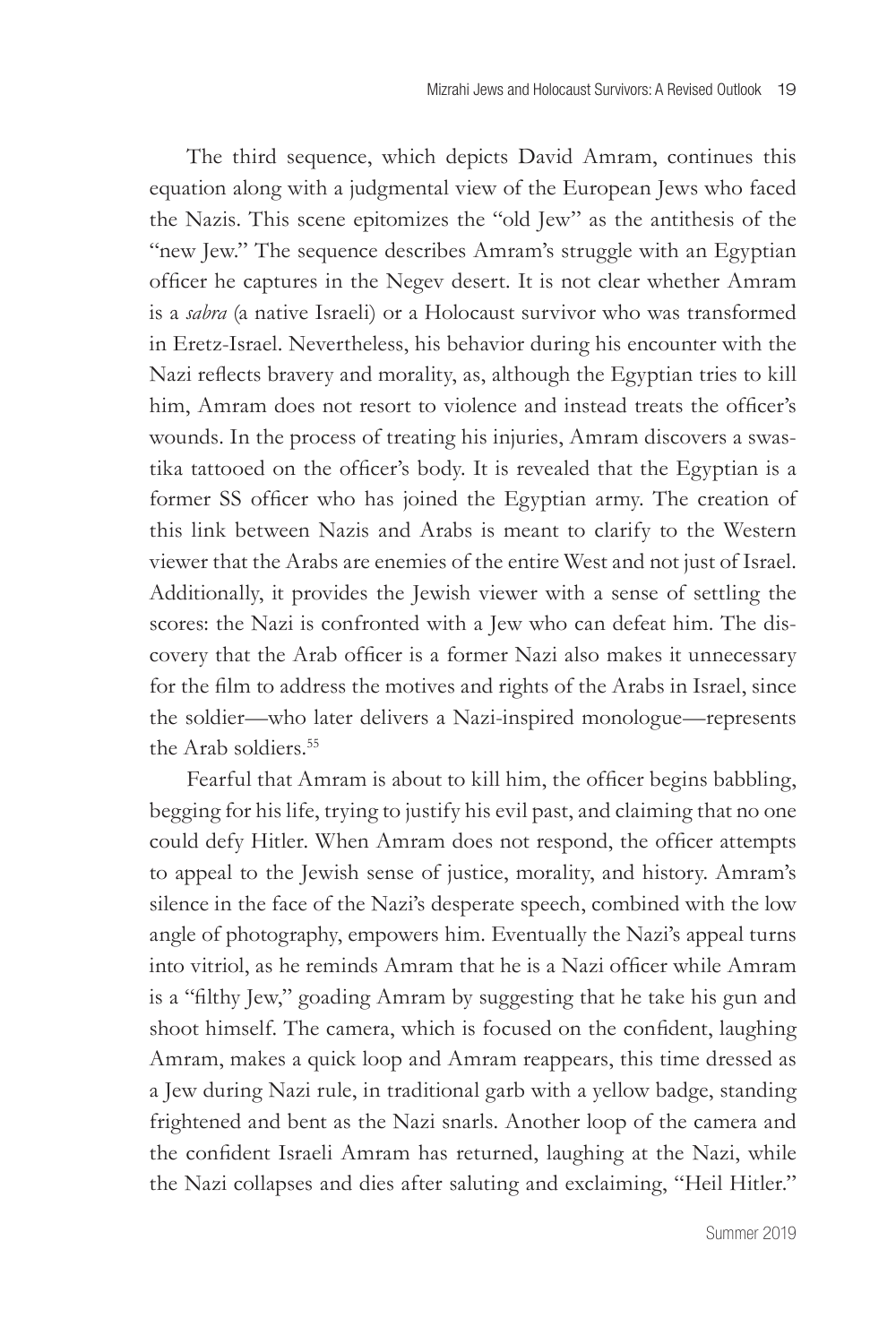After his death, Amram hears noises outside of his hiding place. He runs outside to discover Israeli planes dominating the Negev sky. Here, too, as in *Faithful City*, a small personal victory intertwines with victory on a national scale.

The Zionist transformation of Holocaust survivors is also reflected in the minor character Berger, a member of the underground who helps illegal immigrants to reach Eretz-Israel and fights the British during the Mandate period. Many 1940s and 1950s films began with the immigration of Holocaust survivors to Eretz-Israel, thus giving the impression that all Holocaust survivors were Zionists (a notion that is not historically correct).56 *Hill 24 Doesn't Answer* also begins with a scene of illegal immigration, whose purpose is to strengthen the Zionist message of the Holocaust: after this trauma, Jews will do everything in their power to reach the Promised Land.

The Mizrahi Jews in the film are represented as positive and impressive fighters, individuals who do not need to undergo a transformation like the Holocaust survivors. Esther Hadassi, for instance, carries the symbolic meaning of a Jewish queen who saved the Jewish people, as the Zionist Hadassi will save the hill. Although she does not receive a sequence of her own, she is represented as fierce and dedicated to the cause, as a brave heroine. Hadassi, while initially a marginal figure, is ultimately the one who, through her death, brings about Israeli victory. It is only because of the Israeli flag she grasps in her dead hand that UN soldiers declare that the hill belongs to Israel.

Miriam Mizrahi, another Mizrahi heroine, also has a central role in the film. She is an attractive, dark-haired young woman who plays a large part in Finnegan's Zionist transformation. Mizrahi, whose family name reveals her ethnic origin, becomes the mouthpiece for the central Zionist messages of the film. Paraphrasing the biblical Miriam, who in her own way enabled the salvation of the Jews, she teaches the Irishman (and the viewers) about the history of persecution. Miriam reminds Finnegan and the viewers that Holocaust survivors are still waiting in European displaced persons camps with nowhere to go. Shohat is correct in claiming that the Jewish past is an Ashkenazi past, but she ignores the fact that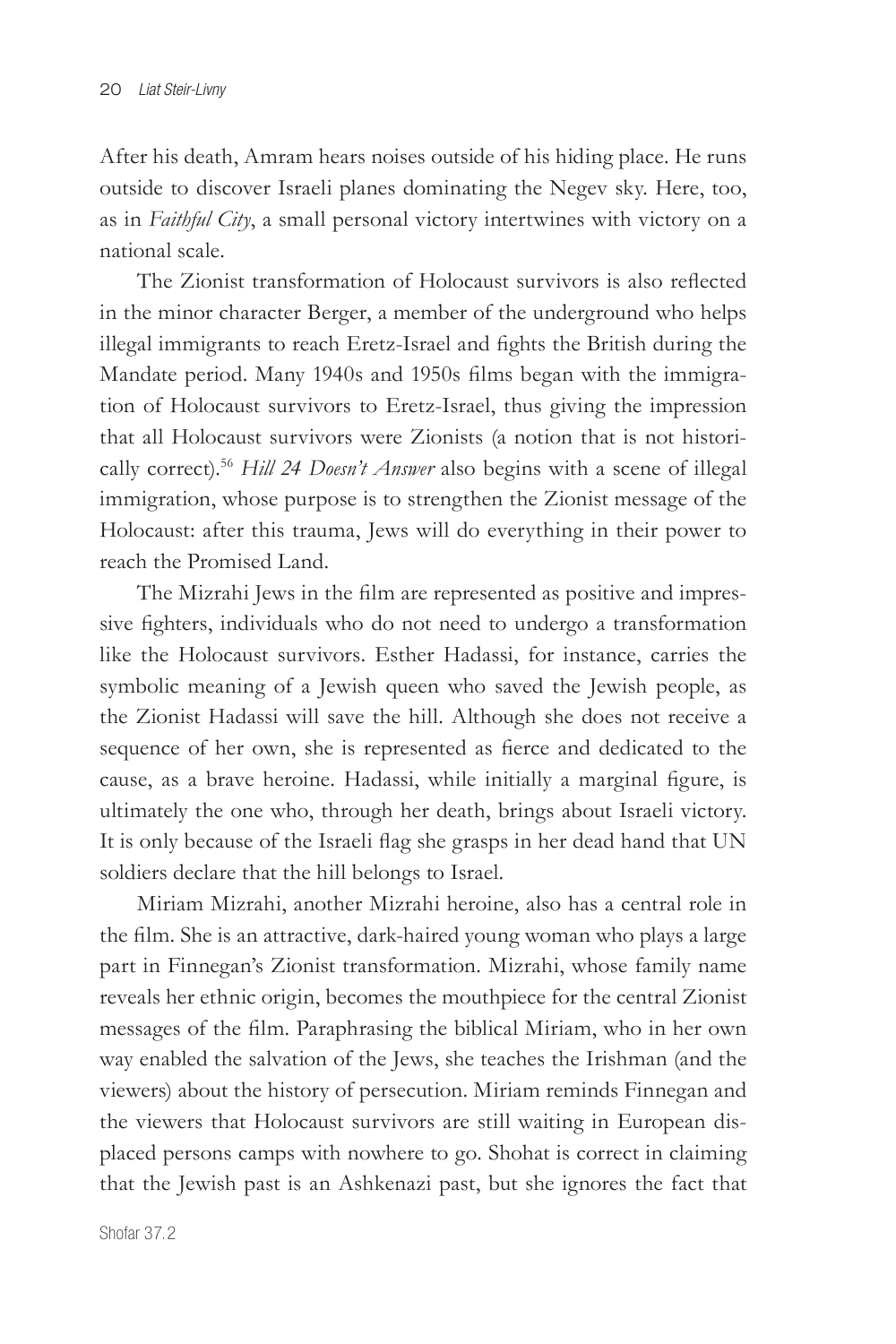Miriam Mizrahi is portrayed as a mainstream Israeli character—a fighter in the ranks of the Haganah. Like Hadassi, Miriam is a powerful woman who is not intimidated by the British police and dedicates herself to the Zionist cause.

When the British police investigate Mizrahi, the audience learns that she is a fourth-generation *sabra*, a member of a Sephardic community that resided in the land long before the Zionist immigration. Thus, her origin serves as another political claim over the country; namely, that the Jews have always lived in the land. Moreover, her ethnic roots are highlighted as she flees the city to be with the Druze and appears at home with their lifestyle and music, which is depicted as an advantage. Therefore, her "Eastern" origin defines her as completely rooted in the land and in Middle Eastern cultures. These connections only strengthen her positive image as an "authentic native." Therefore, Mizrahi and Hadassi each play a part in the national pantheon and symbolize the vital role that Mizrahi Jews had in the struggle for the state.

*Hill 24 Doesn't Answer* won the Tribute award at the Cannes Film Festival,<sup>57</sup> and it was screened in movie theaters in various major cities (Paris for fifteen weeks and New York City for six months).<sup>58</sup> The reviews in the United States were generally positive. For example, Will Leonard at the *Chicago Daily Tribune* stated the film was an "exciting adventure," though he also noted that the film had "heavy nationalistic overtones," "high-pressure patriotism," and "dramatic clichés." According to him, the parallel stories have an "uneven effect," but the film has "moments of power and poignancy."59 Another critic claimed that the film's principals "speak with restraint and conviction" and that the film is "often moving."<sup>60</sup> Israeli journalists followed the production with excitement.<sup>61</sup> After the screening, the reviews in Israel were mixed.<sup>62</sup> As with the other two films discussed in this article, none of the critics in Israel or abroad addressed the ethnic issues. Miriam Mizrahi was called "a Jewish girl in Palestine," an "Israeli girl," or an "Israeli Sabra." Esther Hadassi was referred to as "a Yemenite girl," and David Amram is simply called "an Israeli."63 Over the years, the film has become an iconic part of Israeli culture and is referenced in other cultural texts.<sup>64</sup>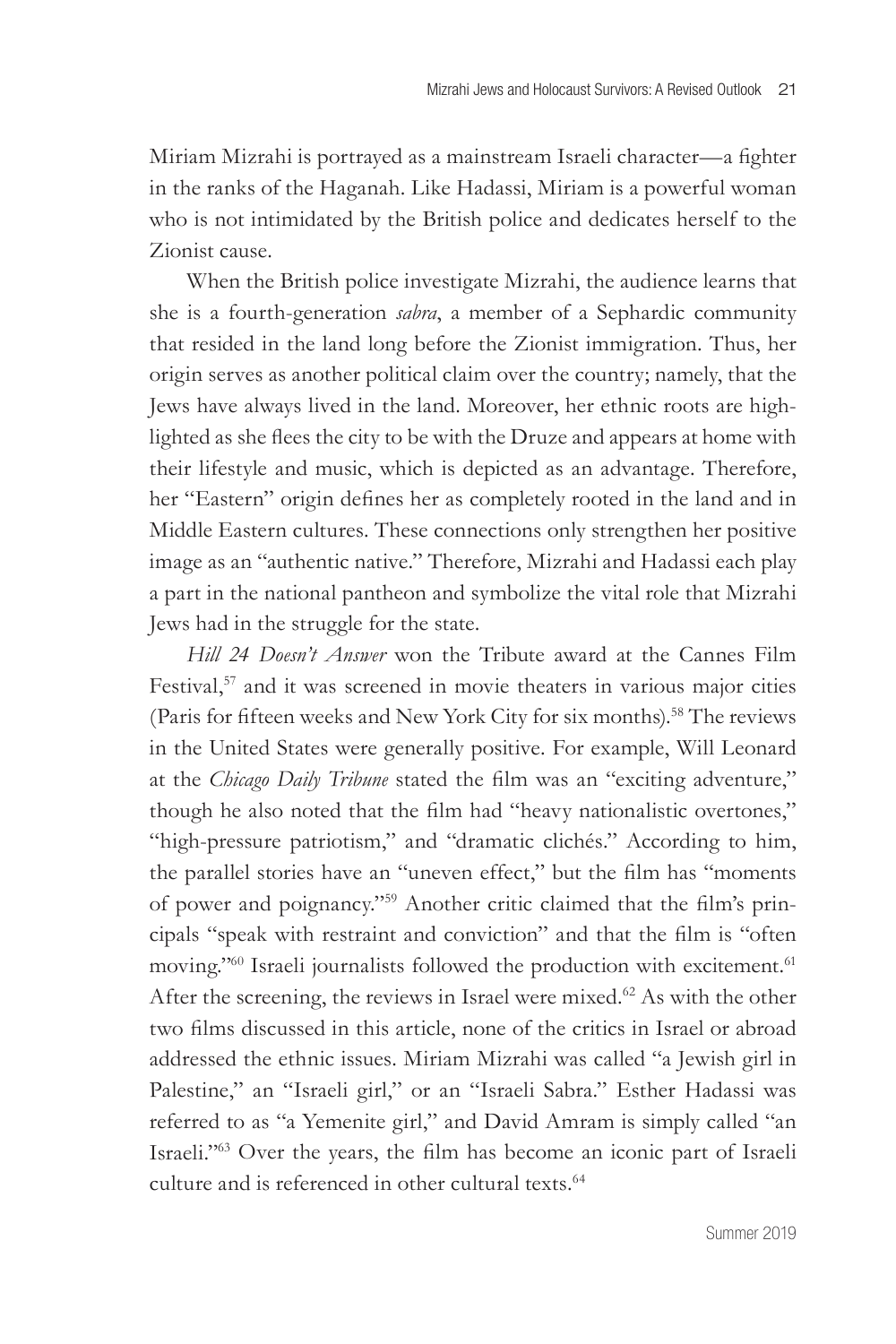Why were Mizrahim portrayed as more readily Israelized than Holocaust survivors? There are several potential explanations. The first has to do with the ambivalent stereotypes embedded within Orientalist perceptions of Arabs and Muslims in Hebrew and Israeli culture. Scholar Itamar Even-Zohar notes that Arabs and Bedouins who were othered were also considered worthy of imitation because of their familiarity with the soil and nature, as well as their agricultural skills. Jewish pioneer farmers imitated their customs, clothes, and behavior.<sup>65</sup> Arieh Saposnik claims that Europe's interest in "the Orient" was far more diverse and nuanced than a hierarchical dichotomy between East and West. Zionism's call for a Jewish return to "the East" was rooted in part in the broader European fascination with "the Orient" that characterized much of Europe's artistic, cultural, and political discourse. But unlike Western countries, for Zionists the East also implied a return to their roots. In the new society in Eretz-Israel, a perceived Western cultural superiority was intertwined with a yearning for "Oriental origins," which were romanticized as authentic, youthful, and vigorous. This fascination was expressed in various cultural arenas, including rituals, art, music, and other forms of creative expression. In the 1940s and 1950s, Israel turned more toward the Western world, but the interplay between Western and Eastern cultural orientations continued.<sup>66</sup>

The other explanation for why Mizrahim were more readily associated with Israel is related to the Zionist need to reconstruct a new manhood in Eretz-Israel. Yaron Peleg argues that some of the traits of the "new Jew" that Zionists aimed to create in Eretz-Israel included overt masculinity and aggression, which was likely a reaction to the European stereotypes of "puny" Jews. Therefore, the Mizrahim's acculturation in Israel involved an appreciation of their masculinity.<sup>67</sup> Whereas Israeli discourse in that era characterized Holocaust survivors in terms of their vulnerability and victimhood, the Mizrahim were not feminized like Holocaust survivors were. The Mizrahim were seen as more "appropriate" for the image of the "new Jew" because of their stereotypical traits (i.e., masculinity and aggression). Though Mizrahim shouldered their share of negative stereotypes, they were not perceived as weak or psychologically damaged.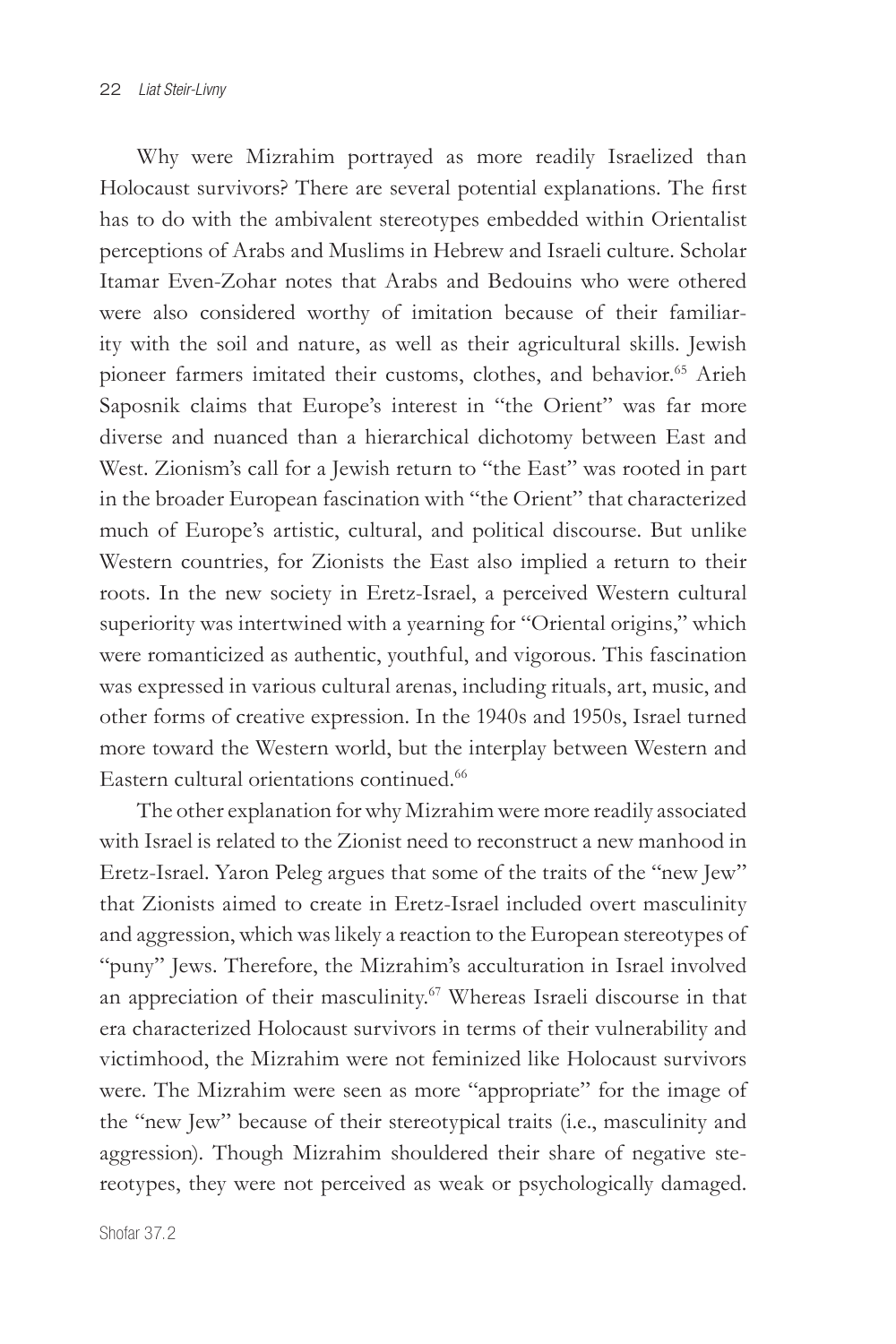They were seen as more suitable than Holocaust survivors for agricultural settlements and work in difficult areas.<sup>68</sup>

The notion that Mizrahim stereotypes were closer to the image of the "new Jew" than the effeminate image of Holocaust survivors is further emphasized by the narrative structure of other films in the 1950s. Many films that featured Holocaust survivors continued to represent a transformation narrative in which humiliated Jews learned bravery, and highlighted the difficulty survivors had integrating because of their perceived problematic mentality. For example, *Out of Evil* [*Miklla lebraha*] (Joseph Krumgold, 1950) tells the Zionist story of punishment and transformation. In this film, Ya'acov and Hava come to Eretz-Israel as pioneers in the 1930s, but they give up and return to Europe, where they are ultimately murdered in the Holocaust. Their son, Joseph, immigrates to Eretz-Israel after World War II, and, unlike his parents, he is able to transform from a Diaspora Jew to a "new Jew," and he fights in the 1948 war.69 In *Yonatan and Tali* (Henry Schneider, 1953), a woman Holocaust survivor is released from a mental institution and gives up her two children, Yonatan and Tali, for adoption to a family of native Israeli farmers who will raise them to be "proper" Israelis. In *The Pillar of Fire* [*Amud hae'sh*] (Larry Frisch, 1959), a Holocaust survivor fails to fight in the 1948 war and falls in a battle.<sup>70</sup>

The only other fiction film that was produced in the 1950s and focuses on Mizrahim is *No Homeland* [*Be'ein Moloedet*], which created a very compelling Zionist portrait of the Yemenite Jews. The director, Nouri Haviv, owned a cinema studio in Bagdad before fleeing to Iran to become one of the pillars of the Iranian film industry in the 1940s. He immigrated to Israel in 1954 and established cinema studios in Herzliya. In 1956 he released his first Israeli film, *No Homeland*, which was groundbreaking for being the first Israeli film in color and because it was the first Israeli film that dealt entirely with emigration from Islamic countries.

One is not likely to find negative stereotypes in *No Homeland*. Haviv stated that he made this film because it bothered him that there was no cinematic representation of the hardship of the non-Western Jews, the pogroms they experienced, and the turmoil they went through to reach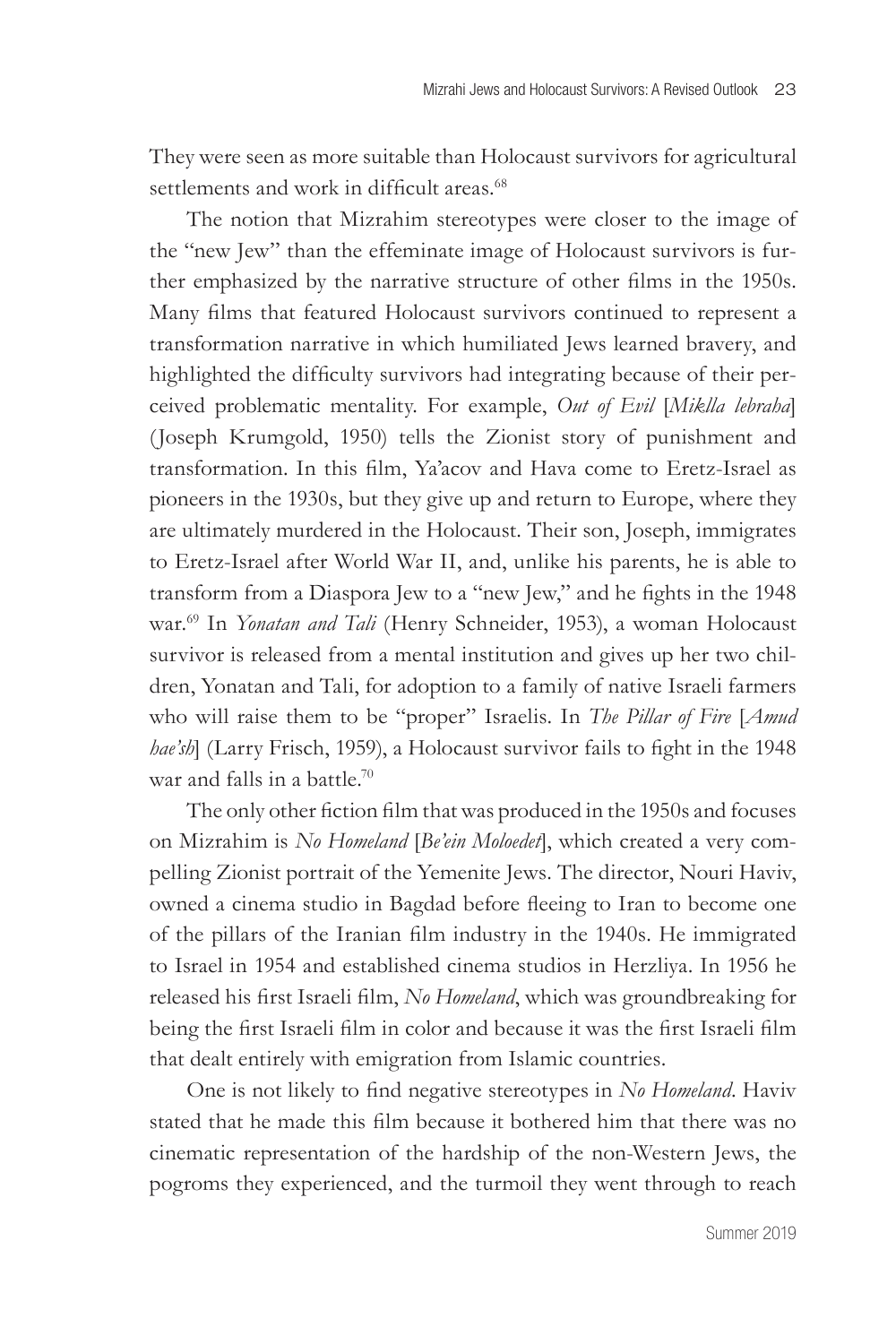Eretz-Israel. Haviv focused on emigration from Yemen in the 1920s—a topic that had been elided in the Zionist narrative—chose the famous Yemeni singer Shoshana Damari to star in the film, and stressed the Zionist aspirations and struggles of the Yemenite Jews on their arduous trek to the Holy Land through the desert. *No Homeland* features Yemenites, and Ashkenazim are not part of the narrative. Though Ashkenazim appear for a brief moment at the end of the film as they help the immigrants escape Arab rioters, they are not given names.

Journalist Arie Hashavia, who followed the production, states that it generated such excitement in Israel that for a whole year before the film was released journalists monitored the production and published long reports. Perry Faraj, another Iraqi immigrant who documented the production on camera, captured many film stills from the set. The film's premiere at the Ron movie theater in Jerusalem was one of the most exciting moments in the Israeli film industry in the 1950s. Politicians, ambassadors, and Israel's elite attended. It screened successfully in Israel and in the United States.<sup>71</sup>

In conclusion, a reexamination of the 1950s fiction films that portrayed the encounter between Ashkenazi Holocaust survivors and Mizrahi Jews reveals a complex expression of interethnic perceptions. Holocaust survivors are depicted as requiring a radical transformation and as inferior to Mizrahi Jews. The latter are represented as better resources for the new country. Revisiting these films shows that the perception that Israeli fiction cinema in its first decades reflected an Orientalist dichotomy and Ashkenazi superiority is mistaken. In the 1950s, Israeli culture did not speak in one Orientalist voice, and alongside the racism and clear dichotomization of East and West, high-profile fiction films presented a much more complicated, nuanced, and positive picture of Mizrahim.

#### **NOTES**

1. For example, see Svirsky, *Not Backwards*; Kimmerling, *The End of the Ashkenazi Hegemony*; Shalom Chetrit, *The Mizrahi Struggle*, 61–118; Hever et al., *Mizrahim in Israel*; Rozin, "Terms of Aversion," 195–238. Also see the documentary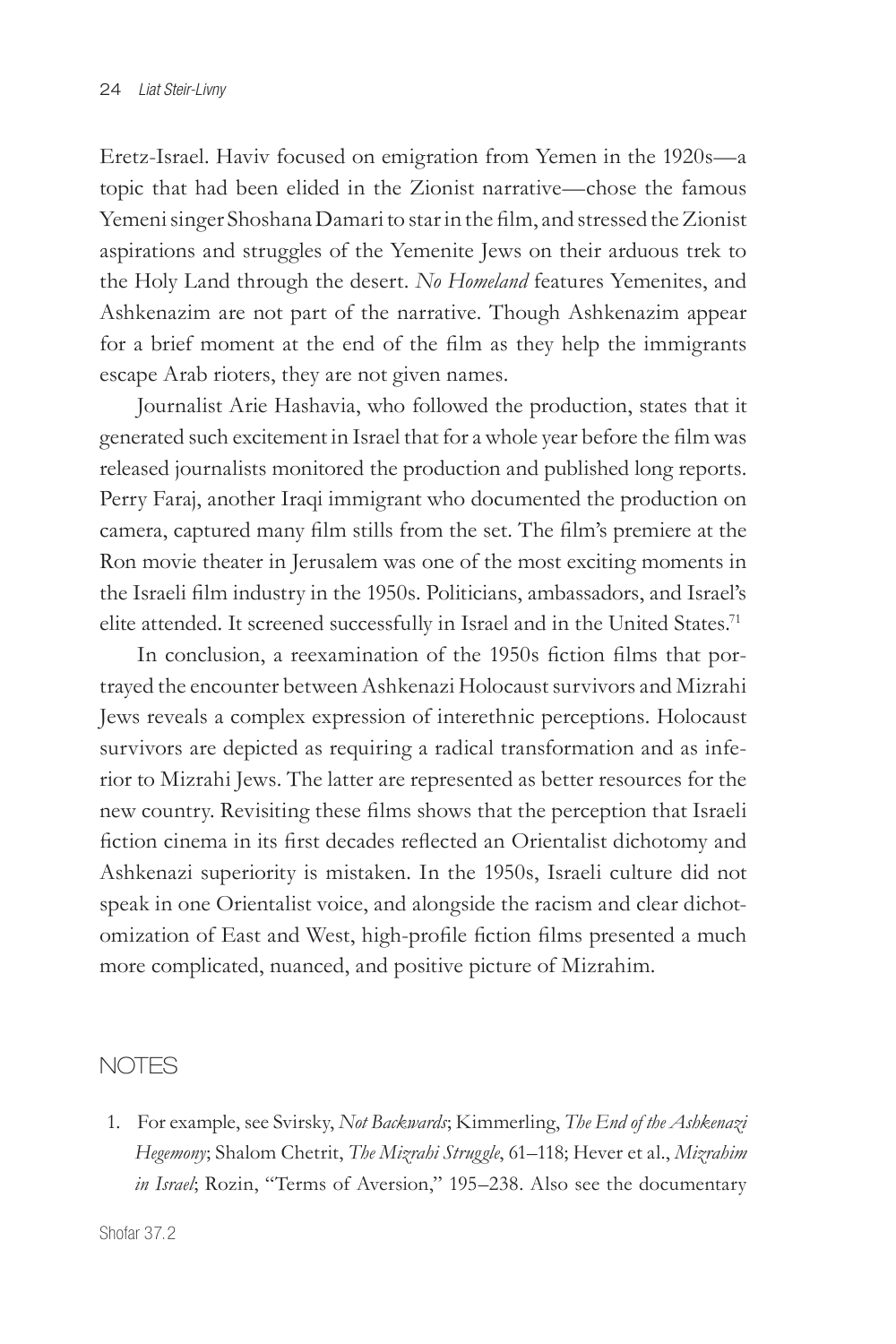series *The Ancestral Sin* (David Deri, Reshet, 2017) and the documentaries *Roots in the Homeland* (Ze'ev Rav-Nof, 1951) and *The Lachish Story* (Baruch Dienar, 1956).

- 2. Porat, *The Smoke-Scented Morning Coffee*, 379–96; Yablonka, "Conflicting Identities," 301–17; Shapira, "Private Memory and Public Memory," 103–86; Segev, *The Seventh Million*, 101–69.
- 3. Only a few fiction films of that era discussed daily matters. For example, *A Tale of a Taxi* (Larry Frisch, 1959).
- 4. Shohat, *Israeli Cinema*, 68–122.
- 5. Shohat, *Israeli Cinema*, 123–81.
- 6. Shemer, "Trajectories of Mizrahi Cinema," 120–21.
- 7. Kimchi, *Bourekas Films*, 40–49.
- 8. Lubin, "From the Margins to the Center," 141–49; Talmon, *Israeli Graffiti*, 216; Gertz and Munk, *Revisiting Israeli Cinema*, 40–49.
- 9. Peleg, "Marking a New Holy Community," 68.
- 10. Pick Hemo, *Wounded Homeland*, 142–46; Ne'eman, "The Moderns," 9–32; Silberstein, *That's the Way*, 75–76; Kimchi, *Bourekas Films*, 49–57.
- 11. For example: Peleg, "From Black to White," 122–45; Shemer, *Identity, Place, and Subversion*; Yosef, *Beyond Flesh*, 84–117; Aharoni, "Communal Mizrahi Israeli Cinema," 129–54; Alush Levron, "The Politics of Ethnic Melancholy," 169–83.
- 12. See endnotes 6–10.
- 13. Stav, "There Were Films—Tent City"; Gross and Gross, *The Hebrew Film*, 199.
- 14. Only from the late 1970s onward was a critical tone voiced in cinema on the absence of the establishment from the integration process. See Gertz, *A Different Choir*, 42–77; Steir-Livny, *Two Faces in the Mirror*, 96–204.
- 15. Steir-Livny, *Two Faces in the Mirror*, 57–61; Gertz, *A Different Choir*, 18–37; Avisar, "The Holocaust in Israeli Cinema," 152–53.
- 16. Steir-Livny, *Two Faces in the Mirror*, 57–61; Gertz, *A Different Choir*, 18–37; Avisar, "The Holocaust in Israeli Cinema," 152–53.
- 17. Shohat, *Israeli Cinema*, 68–122.
- 18. Zimmerman, *Don't Touch My Holocaust*, 177–78.
- 19. Stav, "There Were Films—Tent City."
- 20. Gertz and Munk, *Revisiting Israeli Cinema*, 64–65.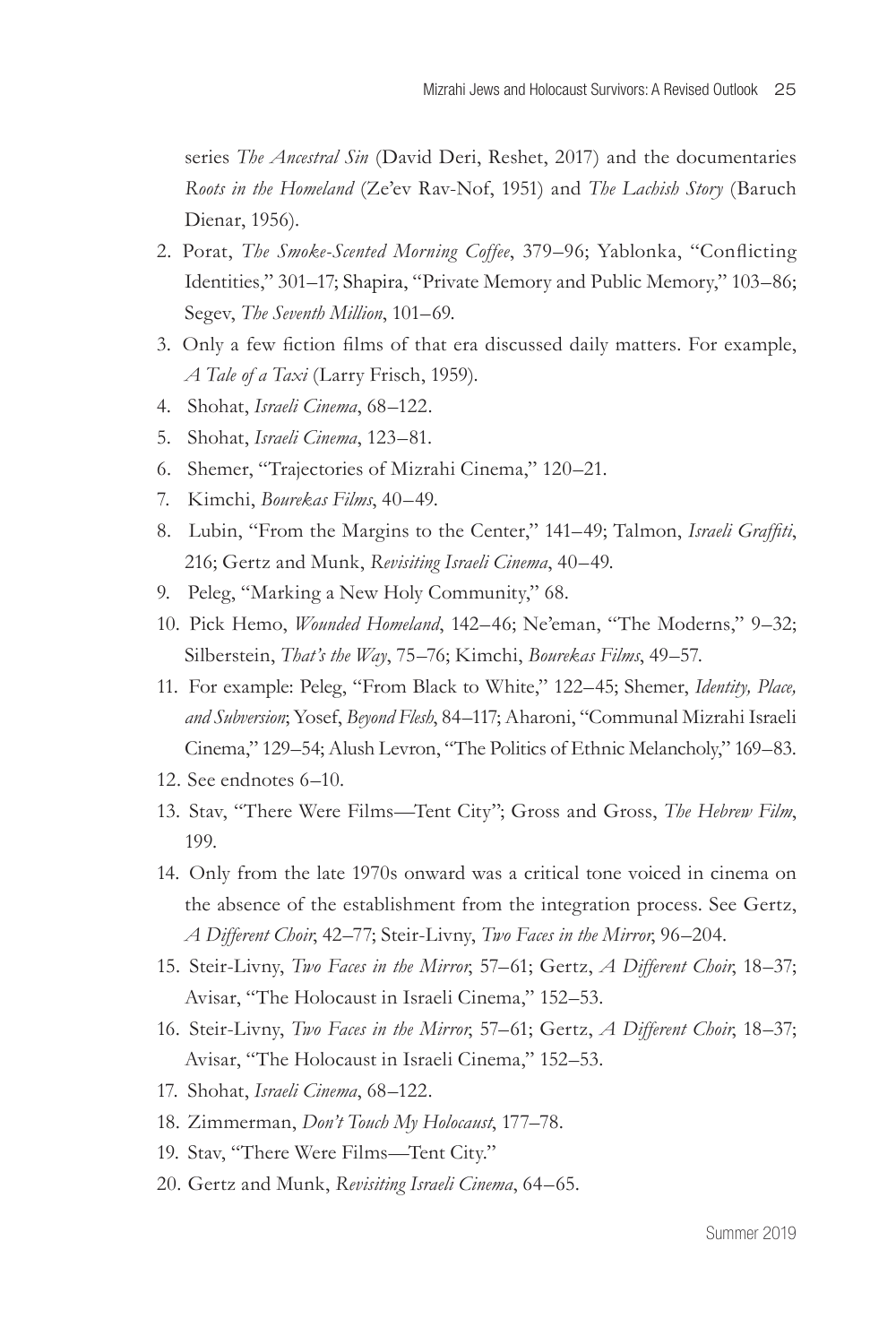- 21. A traditional Jewish prayer to commemorate special occasions (translation: "Bless the Lord who has granted us life, sustained us, and enabled us to reach this occasion").
- 22. Segev, *The Seventh Million*; Yablonka, *Survivors of the Holocaust*.
- 23. For example, Naor, *Olim and Ma'abarot*; Alfi and Eliav, *From Both Sides of the Ma'abara*; Rozin, "Terms of Aversion."
- 24. See Naor, *Olim and Ma'abarot*; Alfi and Eliav, *From Both Sides of the Ma'abara*; Rozin, "Terms of Aversion"; *Ma'abarot* (Dina Zvi-Riklis, 4 Episodes, Kan 11, Ta'agid hashidur haisraeli, 2019).
- 25. Porat, "Lahola—the Man with Thousand Talents."
- 26. Amir in: Stav, "There Were Films—Tent City."
- 27. Gross, *The Hebrew Film*, 204.
- 28. Margot Klausner to Ellis Radinsky, June 1, 1952, KHB/5234, Central Zionist Archive.
- 29. KHB//5233, Central Zionist Archive; KHB/5234, Central Zionist Archive; "Tent City," United Israel Appeal Report, no date, no author, Tel-Aviv Cinematheque Collection.
- 30. Emmy Herrmann, Keren Hayesod to Margot Klausner, Israel Motion Pictures Studios, April 17, 1952, KHB/5234, Central Zionist Archive; "Tent City Print Presented to Schools," United Palestine Appeal Report, June 1951, KHB/5234, Central Zionist Archive; Stav, "There Were Films—Tent City"; Gross and Gross, *The Hebrew Film*, 199.
- 31. Stav, "There Were Films—Tent City."
- 32. Gailmor, "Human Welfare."
- 33. "Moldet" translates to "homeland"; Stav, "There Were Films—Faithful City."
- 34. Stav, "There Were Films—Faithful City."
- 35. Stav, "There Were Films—Faithful City."
- 36. Levenkron, "Death and the Maidens," 15–44; Steir-Livny, "The Threefold Exile," 497–520.
- 37. Gertz, *A Different Choir*, 21.
- 38. Gertz, *A Different Choir*, 36; Feldstein, "Here We Film War," 251–69.
- 39. Regarding the numerous negative stereotypes on immigrants from Islamic countries, see Note 1. The specific clashes of the Moroccan immigrants with the Israelis are discussed in Cohen, *The Moroccans*.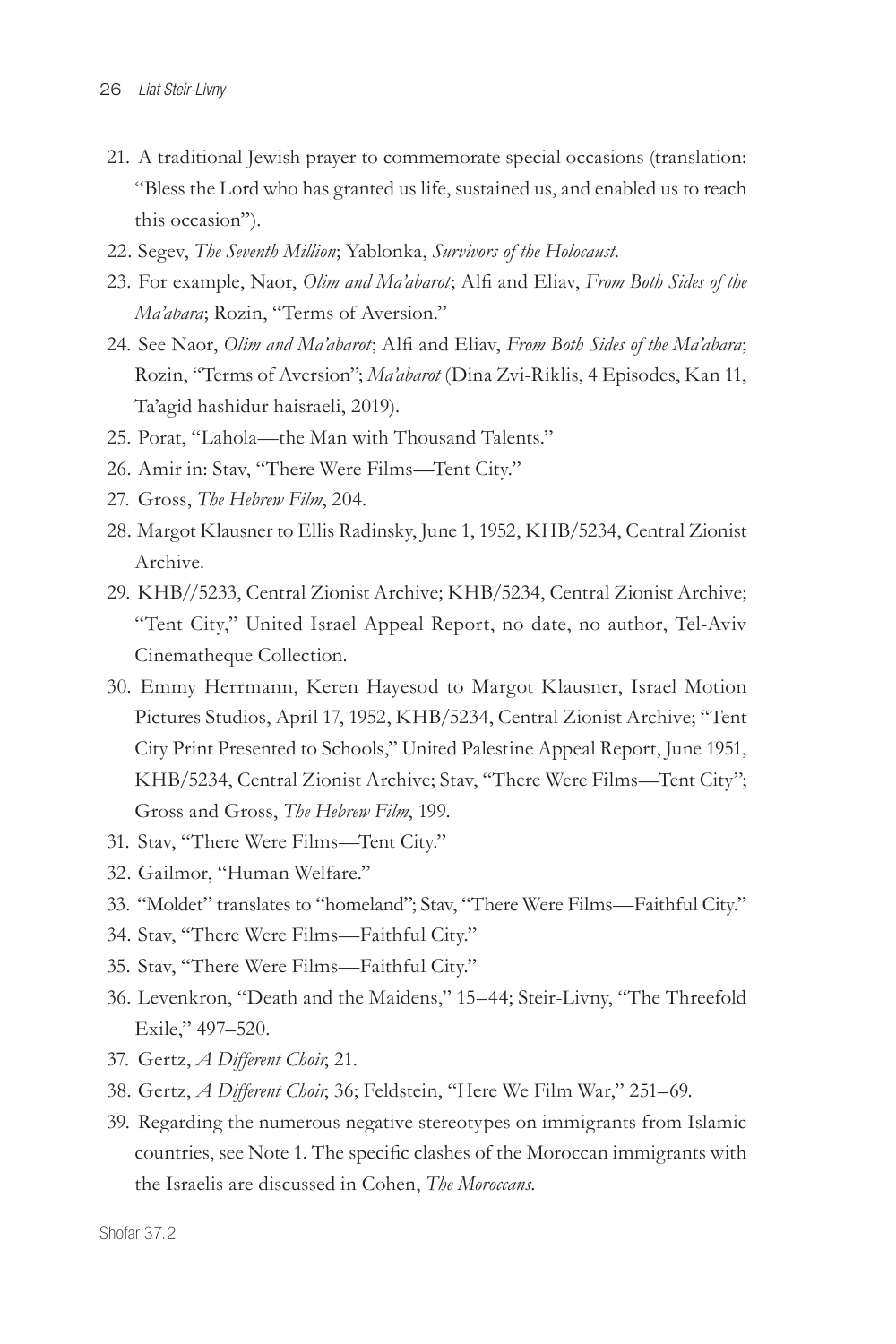- 40. I. Av Razi to Shapira, October 3, 1952, ISA-MOIN-MOIN-000qtlh, Israel State Archives.
- 41. Forum Film to Moshe Perlman, the Prime Minister office, October 31, 1958, ISA-PMO-PMO-000vqh8, Israel State Archives. http://www.archives.gov.il /archives/#/Archive/0b07170680014dab/File/0b07170680e9d4d7.
- 42. Stav, "There Were Films–Faithful City."
- 43. "Movie Review—The Faithful City (1952) At the Park Avenue," *The New York Times*, April 8, 1952, 35.
- 44. "Faithful City," *Weekly Variety*, no author, April 2, 1952, Academy of Motion Picture Arts and Sciences, Margaret Herrick Library.
- 45. Stav, "There Were Films—Faithful City"; Gross and Gross, *The Hebrew Film*, 203.
- 46. "Faithful City," Margaret Herrick Library.
- 47. Gertz and Munk, *Revisiting Israeli Cinema*, 22–23; Talmon, *Israeli Graffiti*, 216; Cohen, "From Hill to Hill," 43–58; Feldstein, "Here We Film War"; Silberstein, *That's the Way*, 72–83.
- 48. Rapoport, "A Feature Film"; Rapoport, "Hill 24 Doesn't Answer."
- 49. Myrna, "Zvi Kolitz"; Goldman "Zvi Kolitz"; Gross and Gross, *The Hebrew Film*, 213–14.
- 50. Shohat, *Israeli Cinema*, 68–86.
- 51. Steir-Livny, "Near and Far," 168–80.
- 52. This sequence resembles a short story called "Yosl Rakover Talks to God" that Kolitz wrote in 1946 for a Jewish newspaper in Buenos Aires. In the story, a Jew in the Warsaw ghetto talks about belief in God in the face of Jewish destruction. The story was translated into many languages without the name of the author and thus for many years was mistakenly considered to be the genuine testimony of a Jew in the Warsaw ghetto in 1943. It was officially attributed to Kolitz in 1968. See: Oliver, "Zvi Kolitz"; Goldman, "Zvi Kolitz."
- 53. Gertz, *A Different Choir*, 18–37.
- 54. Steir-Livny, "From Victims to Aggressors," 123–36.
- 55. Shohat, *Israeli Cinema*, 68–86.
- 56. Gertz, *A Different Choir*, 18–37; Steir-Livny, *Two Faces in the Mirror*, 7–50.
- 57. Myrna, "Zvi Kolitz."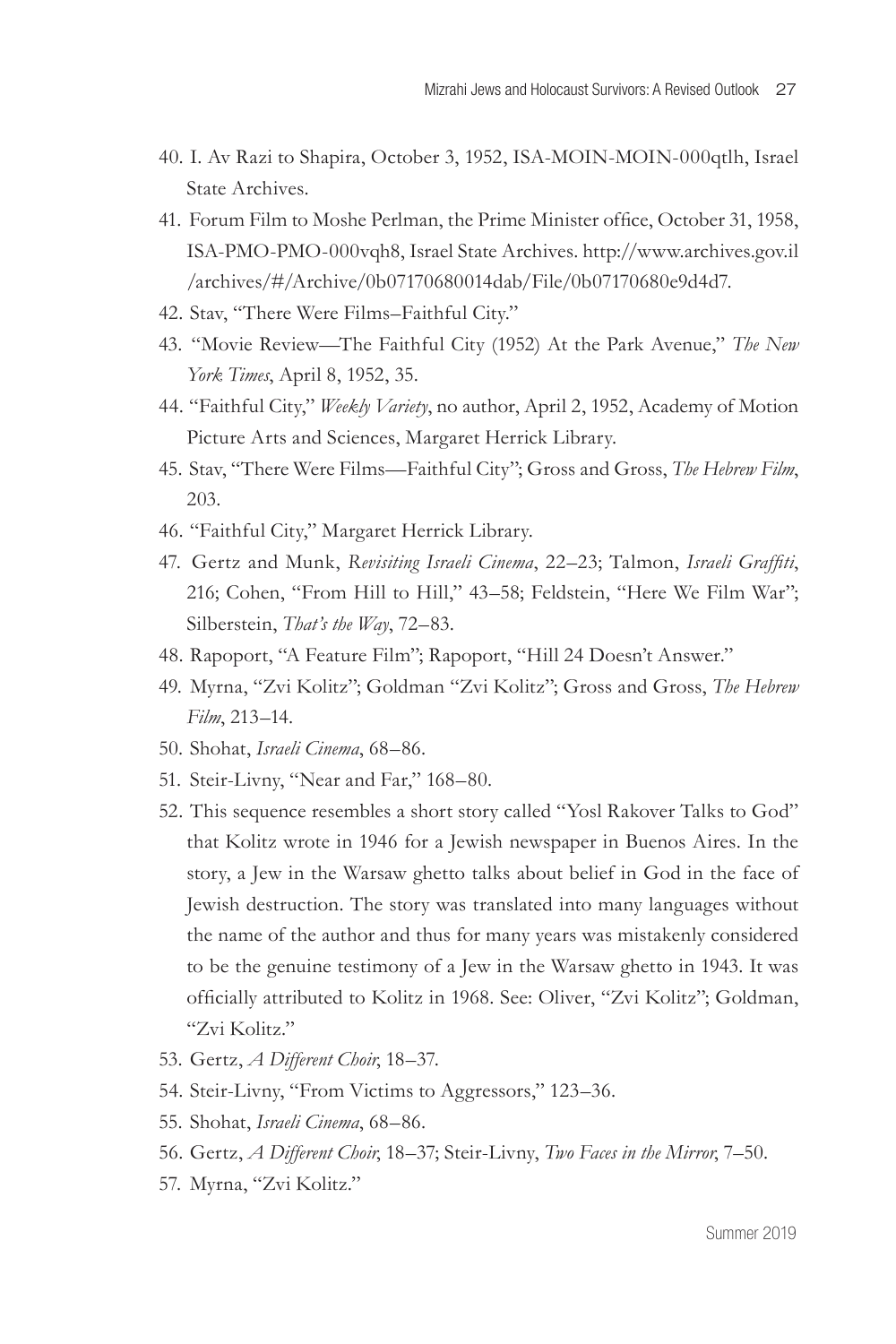- 58. Gross and Gross, *The Hebrew Film*, 215.
- 59. Leonard, "Israel Made Film."
- 60. "Israeli 'Hill 24 Doesn't Answer' at World."
- 61. Sharik, "What's New in Cinema"; Smadar, "Hill 24 Doesn't Answer."
- 62. Gross and Gross, *The Hebrew Film*, 213–15; Rav-Nof, "Hill 24 Doesn't Answer"; Sharir, "Hill 24—Yes and No."
- 63. "Israeli 'Hill 24 Doesn't Answer' at World"; Will, "Israel Made Film"; Sharir, "Better and Worse"; Brown, "Capital Battle on Film."
- 64. See the song: "Stocktaking" (lyrics by Yossi Banai; melody by Naomi Shemer). The Iconic Israeli film *Halfon Hill Doesn't Answer* (Assi Dayan, 1976) is a parody (in its title and content) of *Hill 24 Doesn't Answer*.
- 65. Zohar, "The Groth and Crystallization," 165–89.
- 66. Saposnik, "Europe and its Orients," 1105–23.
- 67. Peleg, "From Black to White."
- 68. Picard, "A Train from Kazablanka," 593–96. There are other researchers and activists who claim that immigrants from Islamic countries were sent to the periphery as a result of pure racism; namely to live in places no one else wanted to be, which thus doomed them to a life in the lower echelons of Israeli society. See, for example, Shalom Chetrit, *The Mizrahi Struggle*, and the long list of interviewees in Deri, *The Ancestral Sin*.
- 69. Ne'eman, "Out of Evil," 57–66.
- 70. Steir-Livny, *Two Faces in the Mirror*, 65–68.
- 71. Gross and Gross, *The Hebrew Film*, 207–8; Anderman, "Why was the First Israeli Film Banned"; Stav, "There Were Films—No Homeland."

#### **BIBLIOGRAPHY**

- Aharoni, Matan. "Communal Mizrahi Israeli Cinema." [In Hebrew.] *Peamim* 120 (2009): 129–54.
- Alfi, Yossi, and Luba Eliav. *From Both Sides of the Ma'abara.* [In Hebrew.] Tel-Aviv: Ma'ariv, 2006.
- Alush Levron, Merav. "The Politics of Ethnic Melancholy in Israeli Cinema." *Social Identities: Journal for the Study of Race, Nation and Culture* 21, no. 2 (2015): 169–83.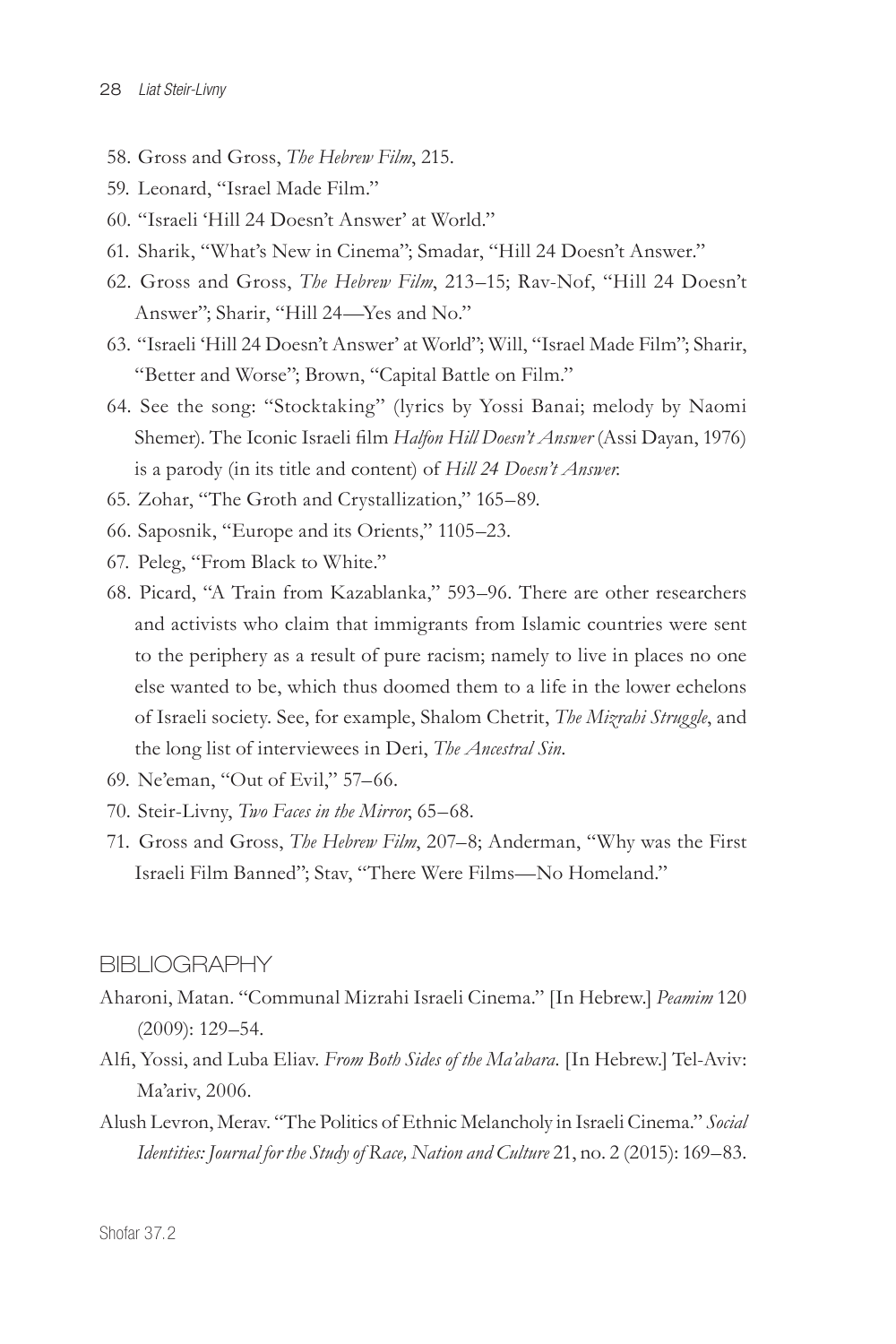- Anderman, Nirit. "Why was the First Israeli Film Banned?" [In Hebrew.] *Haaretz*, March 29, 2010. https://www.haaretz.co.il/1.3314626.
- Avisar, Ilan. "The Holocaust in Israeli Cinema as a Conflict between Survival and Morality." In *Israeli Cinema: Identities in Motion*, edited by Miri Talmon and Yaron Peleg, 151–67. Austin: University of Texas, 2011.
- Brown, Hannah. "Capital Battle on Film." *Jerusalem Post*, December 30, 2005, Tel-Aviv Cinematheque Collection.
- Cohen, Eitan. *The Moroccans—The Ashkenazim's Negative.* Tel-Aviv: Resling, 2002.
- Cohen, Uri S. "From Hill to Hill: A Brief History of the Representation of War in Israeli Cinema." In *Israeli Cinema: Identities in Motion*, edited by Miri Talmon and Yaron Peleg, 43–58. Austin: University of Texas, 2011.
- Even-Zohar, Itamar. "The Growth and Crystallization of a Local and Native Hebrew Culture in Eretz-Israel 1882–1948." [In Hebrew.] *Katedra* 16 (1980): 165–89.
- "Faithful City." *Weekly Variety*, April 2, 1952, Academy of Motion Picture Arts and Sciences, Margaret Herrick Library.
- Feldstein, Ariel. "Here We Film War: The Birth of the New Jew in the 1948 Israeli Films." [In Hebrew.] *Israel* 16 (2009): 251–69.
- Forum Film to Moshe Perlman, the Prime Minister Office, October 31, 1958, ISA-PMO-PMO-000vqh8, Israel State Archives. http://www.archives.gov.il /archives/#/Archive/0b07170680014dab/File/0b07170680e9d4d7.
- Gailmor, William S. "Human Welfare: 'Tent City' Film from Israel, Tells a Moving, Human Story." *The Daily Compass*, 1952, Tel-Aviv Cinematheque Collection.
- Gertz, Nurith. *A Different Choir: Holocaust Survivors, Aliens and Others in Israeli Cinema and Literature.* Tel-Aviv: Am Oved and The Open University, 2004.
- Gertz, Nurith, and Yael Munk. *Revisiting Israeli Cinema: 1948-1990.* [In Hebrew.] Ra'anana: The Open University, 2015.
- Goldman, Ari. L. "Zvi Kolitz, 89, Who Wrote an Enduring Holocaust Story." *New York Times*, October 7, 2002. https://www.nytimes.com/2002/10/07/arts /zvi-kolitz-89-who-wrote-an-enduring-holocaust-story.html.
- Gross, Nathan, and Ya'acov Gross. *The Hebrew Film: Motion Picture in Israel.* Jerusalem: Self-Publication, 1991.
- Herrmann Emmy, Keren Hayesod to Ellis Radinsky, United Palestine Appeal, New York, May 18, 1951, KHB/5234, Central Zionist Archive.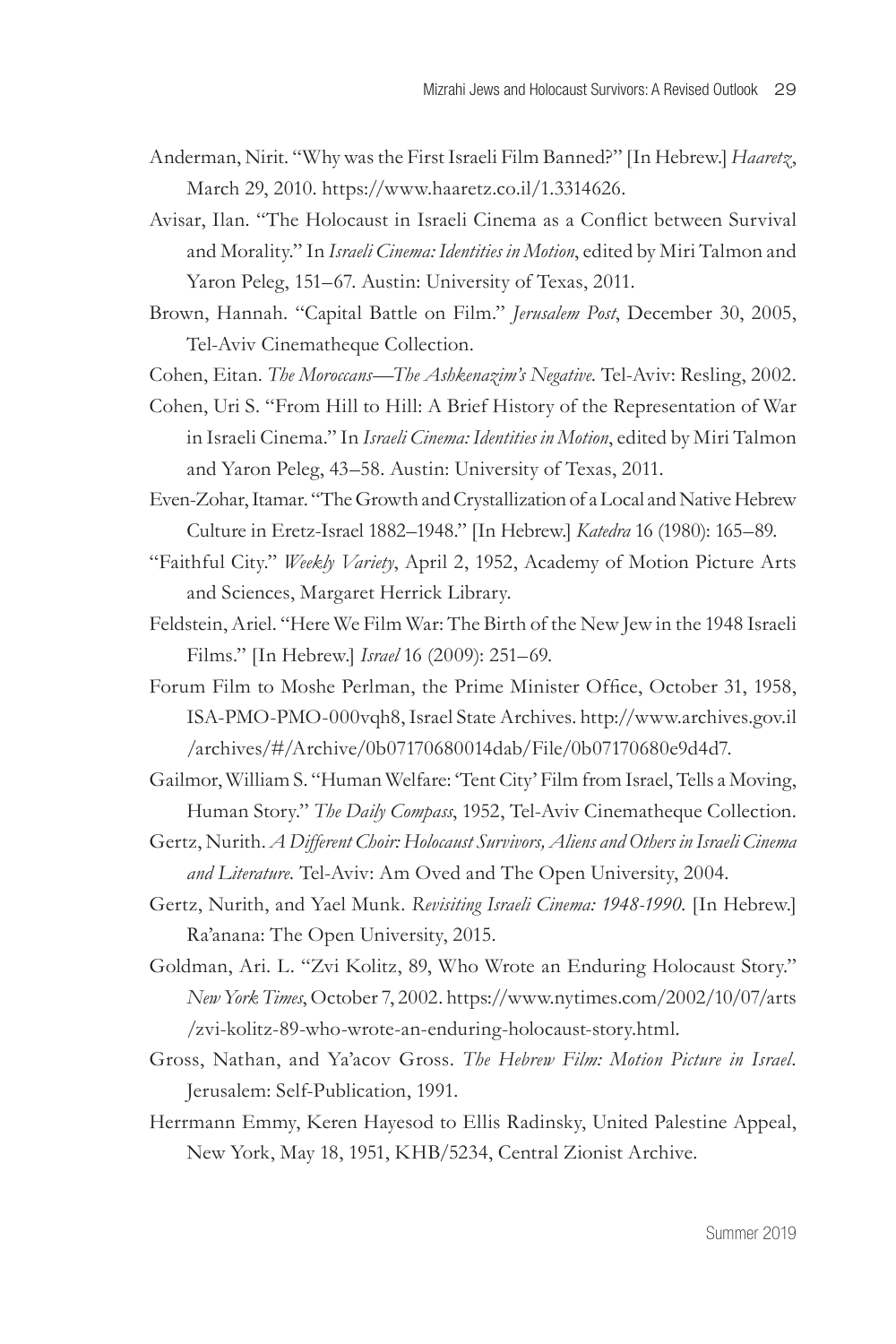- Herrmann Emmy, Keren Hayesod to Margot Klausner, Israel Motion Pictures Studios, April 17, 1952, KHB/5234, Central Zionist Archive.
- Hever, Hanan, Yehouda Shenhav, and Pnina Motzafi-Haller, eds. *Mizrahim in Israel: A Renewed Debate.* Jerusalem: VanLeer Institute and HaKibbutz HaMeuhad, 2002.
- I. Av Razi to Shapira, October 3, 1952, ISA-MOIN-MOIN-000qtlh, Israel State Archives.
- "Israeli 'Hill 24 Doesn't Answer' at World." *New York Tribune Review*, November 3, 1952, Academy of Motion Picture Arts and Sciences, Margaret Herrick Library.
- KHB//5233, Central Zionist Archive.
- KHB/5234, Central Zionist Archive.
- Kimchi, Rami. *Bourekas Films and Yiddish Classical Literature*. [In Hebrew.] Tel-Aviv: Resling, 2012.
- Kimmerling, Baruch. *The End of the Ashkenazi Hegemony.* [In Hebrew.] Jerusalem: Keter, 2001.
- Kozlovsky Golan, Yvonne. *Forgotten from the Frame: The Absence of the Holocaust Experience of Mizrahim from the Visual Arts and Media in Israel.* [In Hebrew.] Tel-Aviv: Resling, 2017.
- Leonard, Will. "Israel Made Film Accents Nationalism." *Chicago Daily Tribune*, November 7, 1955, Academy of Motion Picture Arts and Sciences, Margaret Herrick Library.
- Levenkron Nomi. "Death and the Maidens: 'Prostitution,' Rape and Sexual Slavery during World War II." [In Hebrew.] *Theory and Criticism* 15 (2008): 15–44.
- Lubin, Orly. "From the Margins to the Center: The Subversion of the Ma'abarot Films." [In Hebrew.] *Zmanim* 39/40 (1991): 141–49.
- Margot Klausner to Ellis Radinsky, June 1, 1952, KHB/5234, Central Zionist Archive.
- "Movie Review—The Faithful City (1952) At the Park Avenue." *New York Times*, April 8, 1952, 35.
- Myrna, Oliver. "Zvi Kolitz, 89; Produced Israel's First Film, Wrote Fictional Holocaust Story." *Los Angeles Times*, October 29, 2009. http://articles.latimes.com /2002/oct/09/local/me-kolitz9.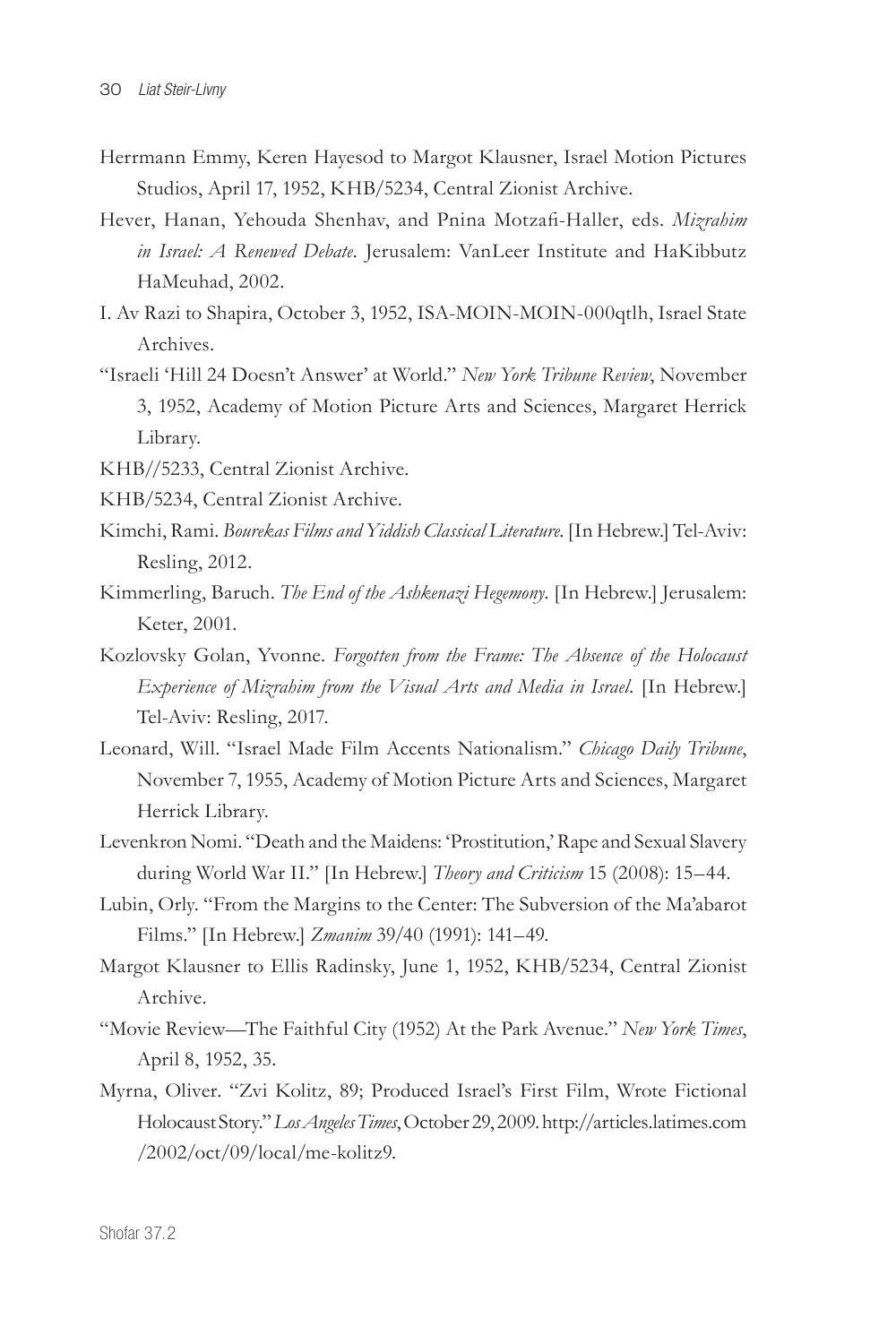- Naor, Mordechai, ed. *Olim and Ma'abarot 1948–1952.* Jerusalem: Yad Izhak Ben Zvi, 1986.
- Ne'eman, Judd. "The Moderns: The Pedigree of 'The New Sensitivity.'" In *Fictive Looks at Israeli Cinema*, edited by Nurith Gertz, Orly Lubin, and Judd Ne'eman, 9–32. Tel-Aviv: The Open University, 1998.
- ———. "Out of Evil—a Film from Palestine." *50 le48, Theoria vebikoret* 12/13 (1999): 57–66.
- Peleg, Yaron. "From Black to White: Changing Images of Mizrahim in Israeli Cinema." *Israel Studies* 13, no. 2 (2008): 122–45;
	- ———. "Marking a New Holy Community: God's Neighbors and the Ascendancy of a New Religious Hegemony in Israel." *Jewish Film & New Media* 1, no. 1 (2013): 64–86.
- Picard, Avi. "A Train from Kazablanka to a Moshav or a Developing Area." [In Hebrew.] *Iyunom bitkumat Israel* (2005): 581–614.
- Pick Hemo, Michal. *Wounded Homeland: The Changing Representation of Trauma in Israeli Cinema*. [In Hebrew.] Tel-Aviv: Resling, 2016.
- Porat, Dina. *The Smoke-Scented Morning Coffee: The Encounter of the Yishuv and Israeli Society with the Holocaust and Its Survivors.* [In Hebrew.] Jerusalem: Yad Vashem, 2011.
- Porat, Elisha. "Lahola—the Man with Thousand Talents." *E-MAGO*, August 30, 2005. http://www.e-mago.co.il/Editor/cinema-321.htm.
- Rapoport Azaria, "A Feature Film on the Jerusalem Battles Will Be Produced." [In Hebrew.] *Ma'ariv*, September 20, 1953. http://jpress.org.il/Olive/APA /NLI\_Heb/SharedView.Article.aspx?parm=kCV2DOW0xWlFe9wATpEnp ALIziwPq73QJIe5D7QxANpbn04HVIpHDNNCrQJ3%2FyF6Yw%3D% 3D&mode=image&href=MAR%2f1953%2f09%2f20&page=3&rtl=true.
	- ———. "Hill 24 Doesn't Answer." [In Hebrew.] *Ma'ariv*, September 29, 1953. http://jpress.org.il/Olive/APA/NLI\_Heb/SharedView.Article.aspx?parm= kCV2DOW0xWlFe9wATpEnpHUWZBVysh1PGHImVtKh6BcHzdbMn% 2FyTSkIbdwUl7Zl0Yw%3D%3D&mode=image&href=MAR%2f1953%2f 09%2f29&page=2&rtl=true.

Rav-Nof, Ze'ev. "Hill 24 Doesn't Answer." Tel-Aviv Cinematheque Collection.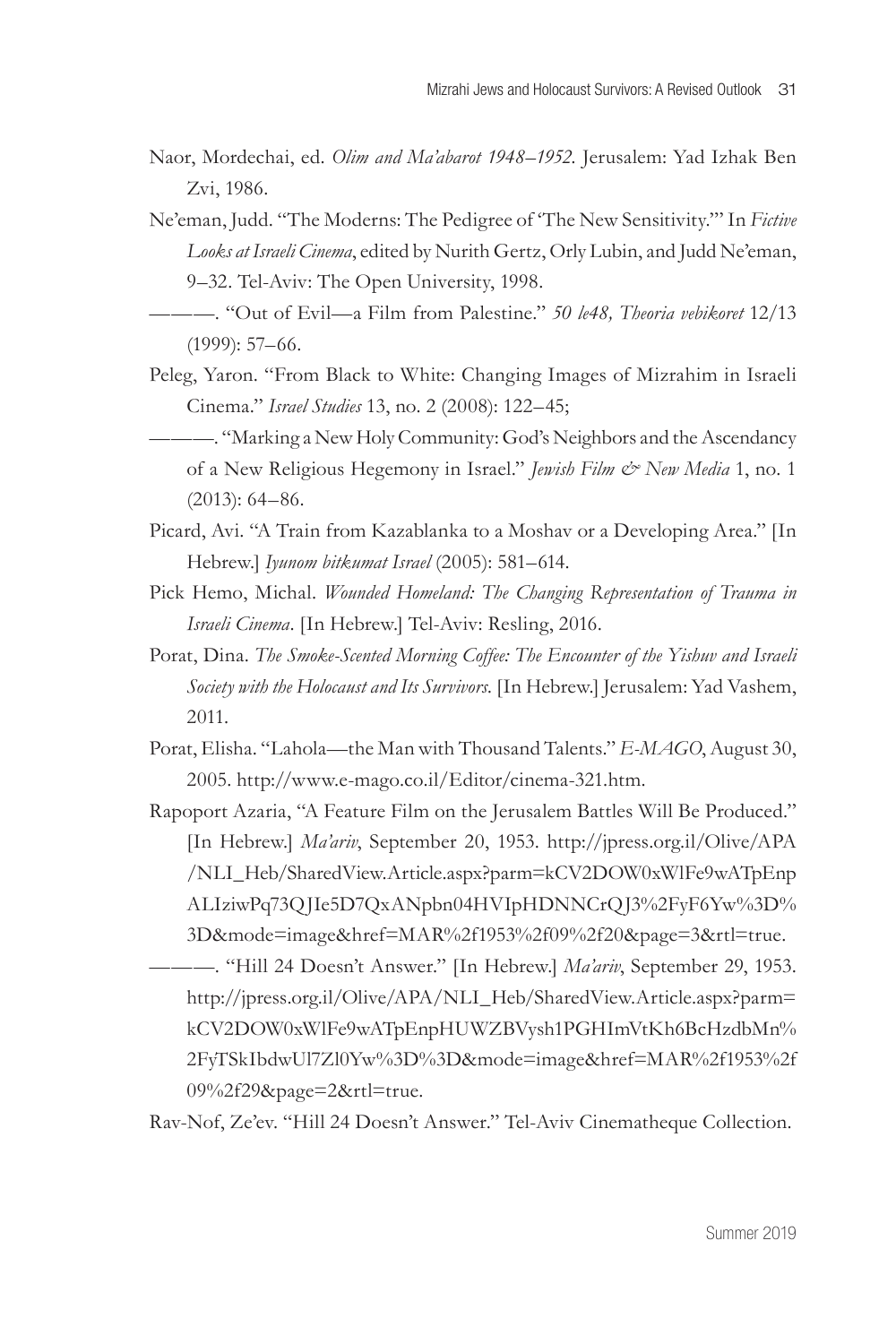- Rozin, Orit. "Terms of Aversion—Hygiene and Parenthood of Immigrants from Islamic Nations in the Eyes of Veteran Israelis in the 1950s." *Iyuinum be-tkumat israel* 12 (2002): 195–238.
- Saposnik, Arieh. "Europe and its Orients in Zionist Culture before the First World War." *The Historical Journal* 49, no. 4 (2006): 1105–23.
- Segev, Tom. *The Seventh Million: Israelis and the Holocaust*. [In Hebrew.] Jerusalem: Ceter, 1991.
- Shalom Chetrit, Sami. *The Mizrahi Struggle in Israel: Between Oppression and Liberation, Identification and Alternative, 1948–2003.* [In Hebrew.] Tel Aviv: Am-Oved/ Ofakim Series, 2004.
- Shapira, Anita. "The Holocaust: Private Memory and Public Memory." [In Hebrew.] In *New Jews, Old Jews*, 103–86. Tel Aviv: Am Oved, 1997.
- Sharik, Yosef. "What's New in Cinema: Some Remarks to Develop Cinematic Senses in Israel." *Ha'aretz*, September, 1954, Tel-Aviv Cinematheque Collection. ———. "Better and Worse—Hill 24 Doesn't Answer." June 6, 1967, Tel-Aviv Cinematheque Collection.
- ———. "Hill 24—Yes and No." Tel-Aviv Cinematheque Collection.
	- ———. "Trajectories of Mizrahi Cinema." In *Israeli Cinema: Identities in Motion*, edited by Miri Talmon-Bohm and Yaron Peleg, 120–33. Austin: University of Texas Press, 2011.
- Shemer, Yaron. *Identity, Place, and Subversion in Contemporary Mizrahi Cinema in Israel.*  Ann Arbor: University of Michigan Press, 2013.
- Shohat, Ella. *Israeli Cinema: East/West and the Politics of Representation*. [In Hebrew.] Ra'anana: The Open University, 2005. First published in 1989 by the University of Texas Press.
- Silberstein, Tali. *That's the Way to Make Soldiers: The Character of the Soldier in Israeli Theater and Film*. [In Hebrew.] Tel-Aviv: Resling, 2013.
- Smadar. "Hill 24 Doesn't Answer."*Kolnoa*, April 23, 1954, Tel-Aviv Cinematheque Collection.
- Stav, Yehuda. "There Were Films—Faithful City." *YouTube*, May 30, 2012. https:// www.youtube.com/watch?v=1zj8jnLU-xs.
- ———. "There Were Films—Tent City." *YouTube*, May 30, 2012. https://www .youtube.com/watch?v=N7XBNqDgmOc.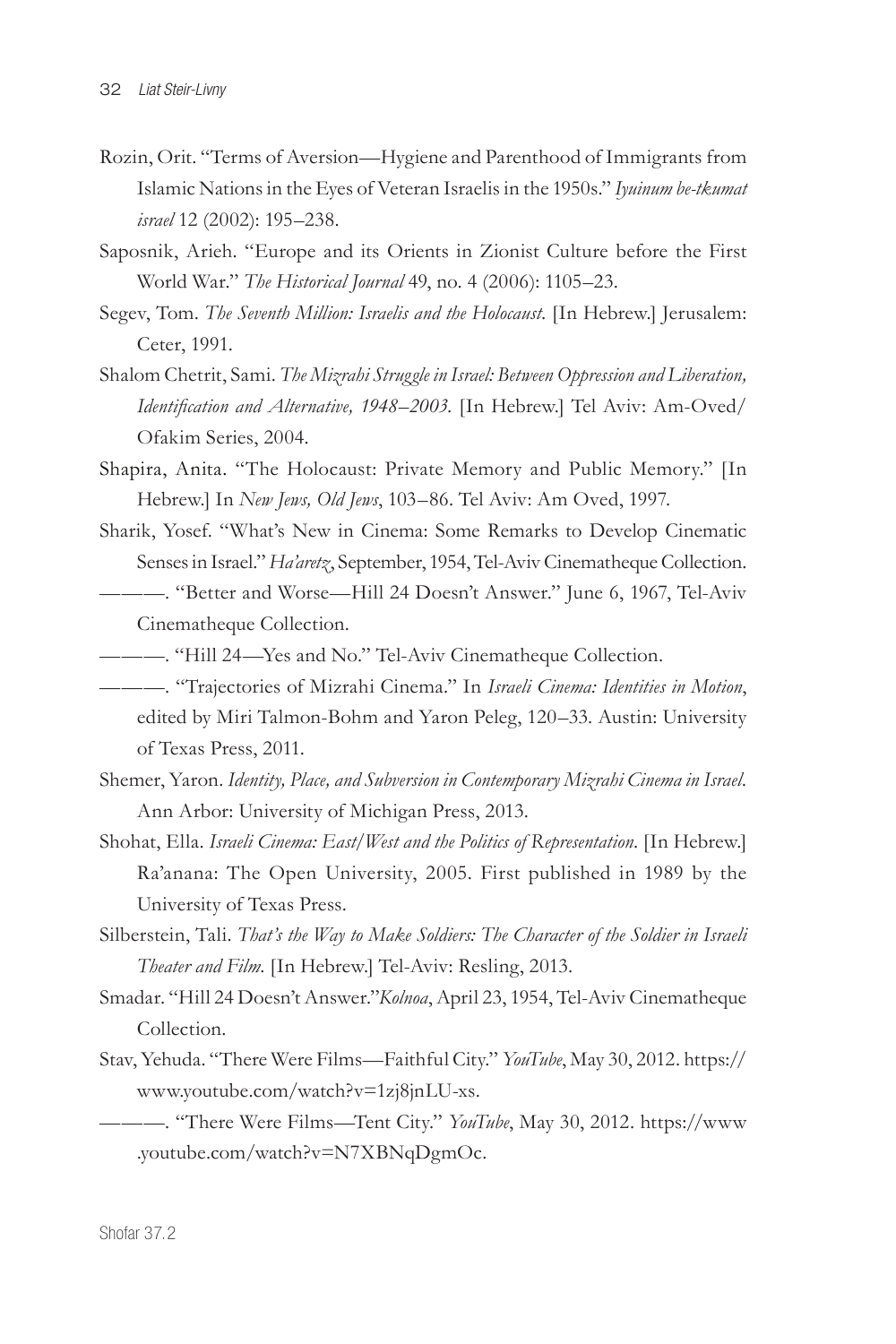———. "There Were Films—No Homeland." *YouTube.* May 30, 2012. https:// www.youtube.com/watch?v=GKIO6cpGCeo.

- Steir-Livny, Liat. "From Victims to Aggressors: Cultural Representations of the Link between the Holocaust and the Israeli-Palestinian Conflict." *Interactions: Studies in Communication and Culture* 7, no. 2 (2016): 123–36.
	- ———. "Near and Far: the Representation of Holocaust Survivors in Israeli Feature Films." In *Israeli Cinema: Identities in Motion*, edited by Miri Talmon and Yaron Peleg**,** 168–80**.** Austin: University of Texas Press, 2011.

———. "The Threefold Exile: The Female Holocaust Survivor in Israeli Cinema." In *Gender in Israel: New Studies on Gender in the Yishuv and the State*, *Iyunim betkumat Israel*, edited by Margalit Shilo and Gideon Katz, 497–520. Negev: Ben Gurion Research Institute, 2011.

- ———. *Two Faces in the Mirror: The Representation of Holocaust Survivors in Israeli Cinema.* Jerusalem: Eshkolot-Magnes, 2009.
- Svirsky, Shlomo. *Not Backwards but Subordinated*. [In Hebrew.] Haifa: Machbarot leMechkar, 1981.
- Talmon, Miri*. Israeli Graffiti: Nostalgia, Groups, and Collective Identity in Israeli Cinema*. [In Hebrew.] Tel-Aviv: The Open University, 2001.
- "Tent City Print Presented to Schools." *United Palestine Appeal Report*, June 1951, KHB/5234, Central Zionist Archive.
- "Tent City." *United Israel Appeal Report*, no date, collection of the Tel-Aviv Cinematheque Collection.
- Yablonka, Hanna. *Off the Beaten Track: The Mizrahim and the Holocaust*. [In Hebrew.] Tel-Aviv: Yediot Aharonot, 2008.
- ———. *Survivors of the Holocaust: Israel after the War.* [In Hebrew.] Jerusalem: Yad Yitzhak Ben-Zvi, 1994.
	- -- . "Conflicting Identities, Complementary Identities: Holocaust Survivors, the Memory of the Holocaust and Israeli Identity." [In Hebrew.] *Massuah* 28 (2000): 301–17.
- Yosef, Raz. *Beyond Flesh: Queer Masculinities and Nationalism in Israeli Cinema.* New Jersey: Rutgers University Press, 2004.
- Zimmerman, Moshe. *Don't Touch My Holocaust*. [In Hebrew.] Haifa: Haifa University Press, 2002.